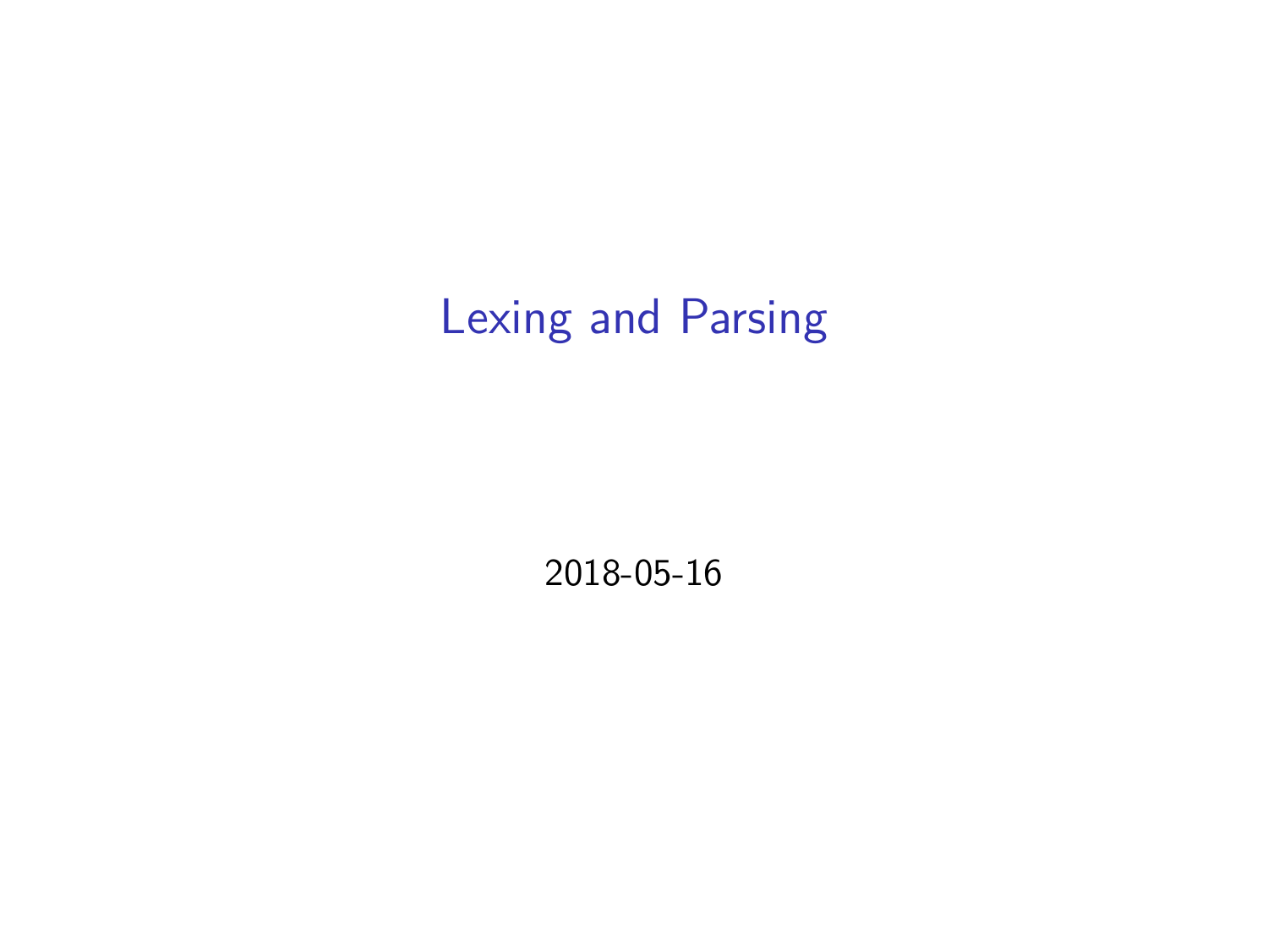# Plan for this week

#### **Last week:**

▶ How do we *evaluate* a program given its AST? eval :: Env -> Expr -> Value **This week:**

▶ How do we *convert* program text into an AST?

```
parse :: String -> Expr
```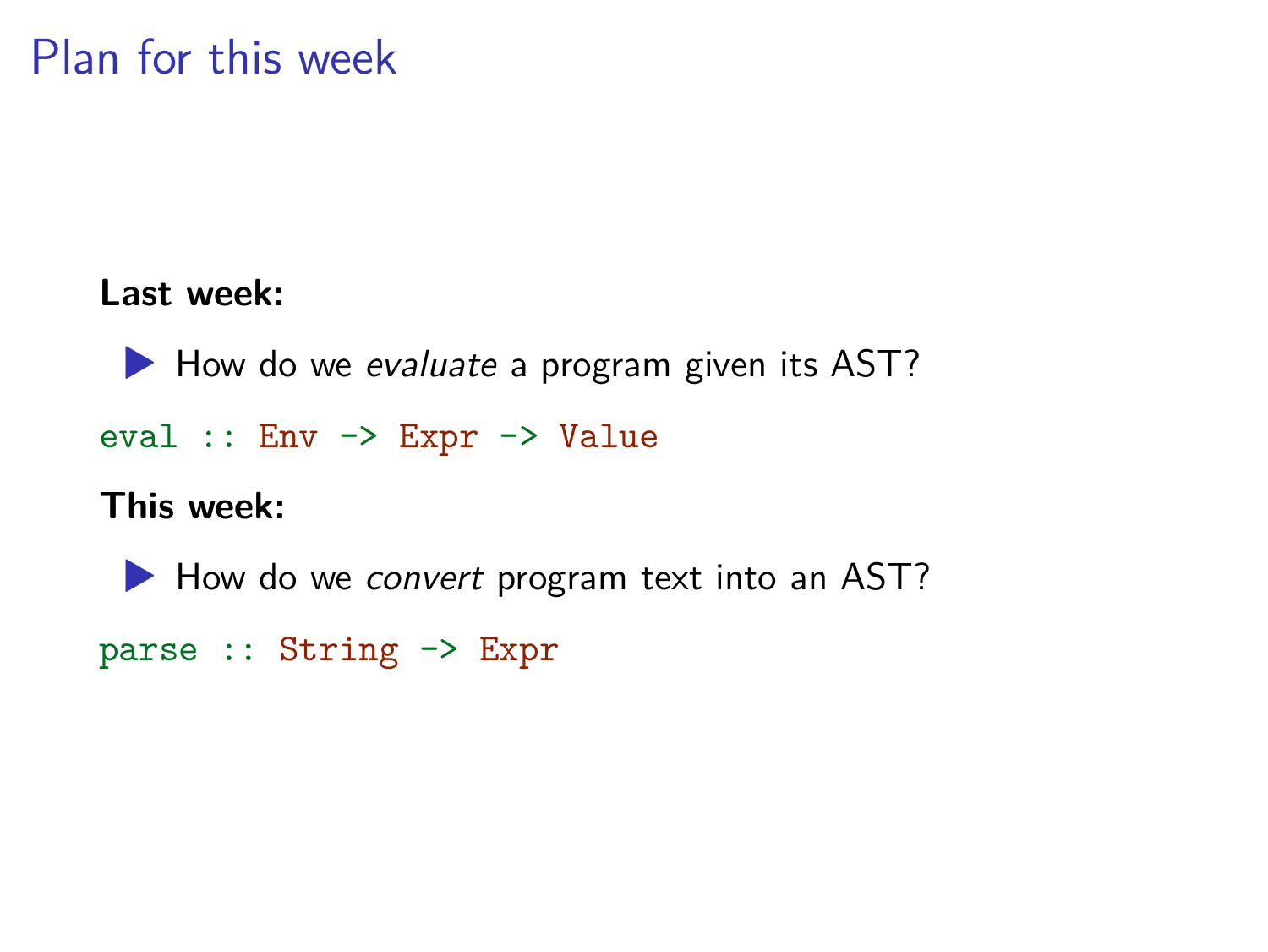Example: calculator with variables

AST representation:

- **data** Aexpr
	- = AConst Int
	- | AVar Id
	- | APlus Aexpr Aexpr
	- | AMinus Aexpr Aexpr
	- AMul Aexpr Aexpr
	- | ADiv Aexpr Aexpr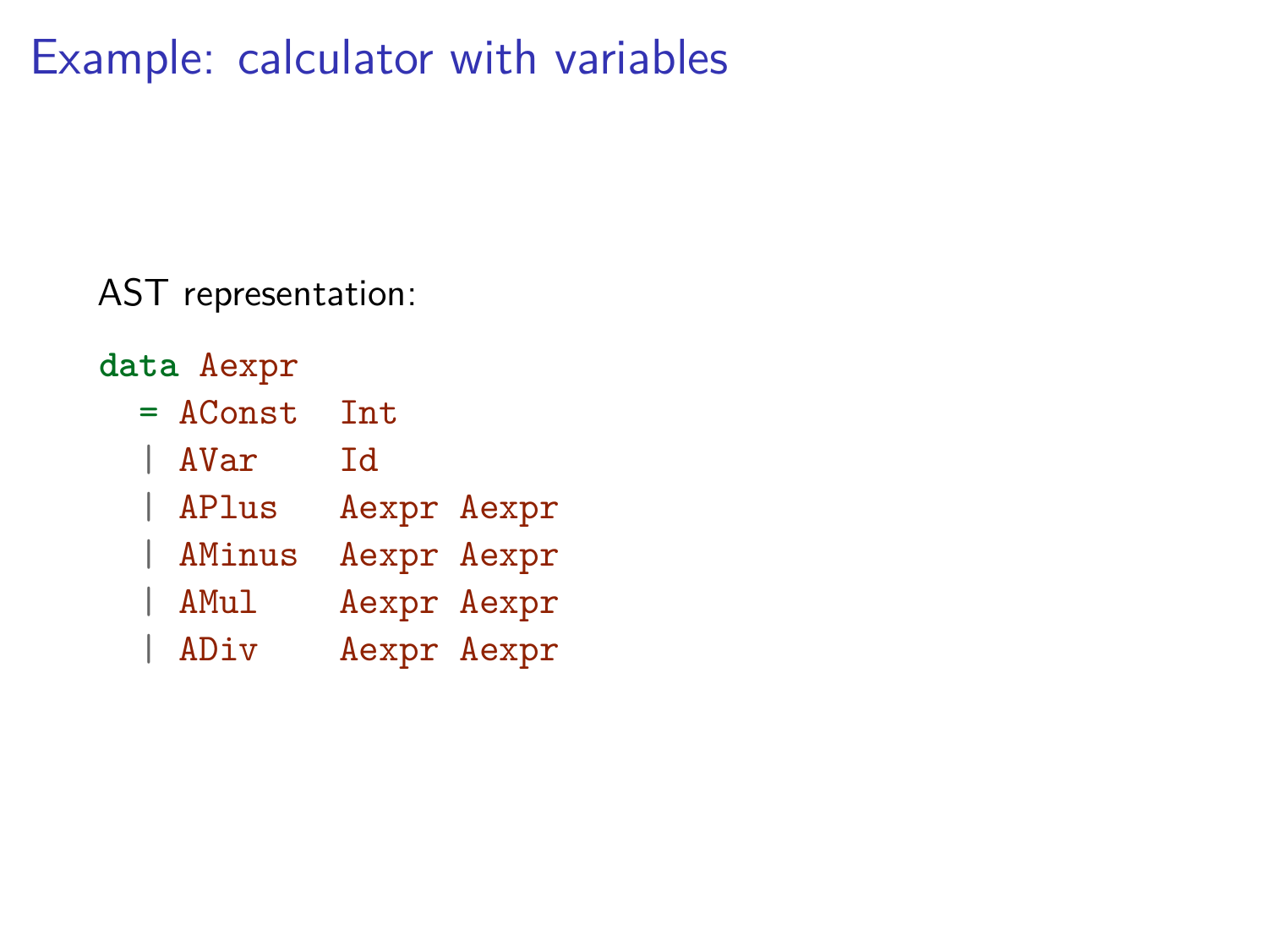# Example: calculator with variables

```
Evaluator:
eval :: Env -> Aexpr -> Value
...
Using the evaluator:
> eval [] (APlus (AConst 2) (AConst 6))
8
> eval [("x", 16), ("y", 10)](AMinus (AVar "x") (AVar "y"))
```
6

```
> eval [("\mathbf{x}", 16), ("\mathbf{y}", 10)]
         (AMinus (AVar "x") (AVar "z"))
*** Exception: Error {errMsg = "Unbound variable z"}
```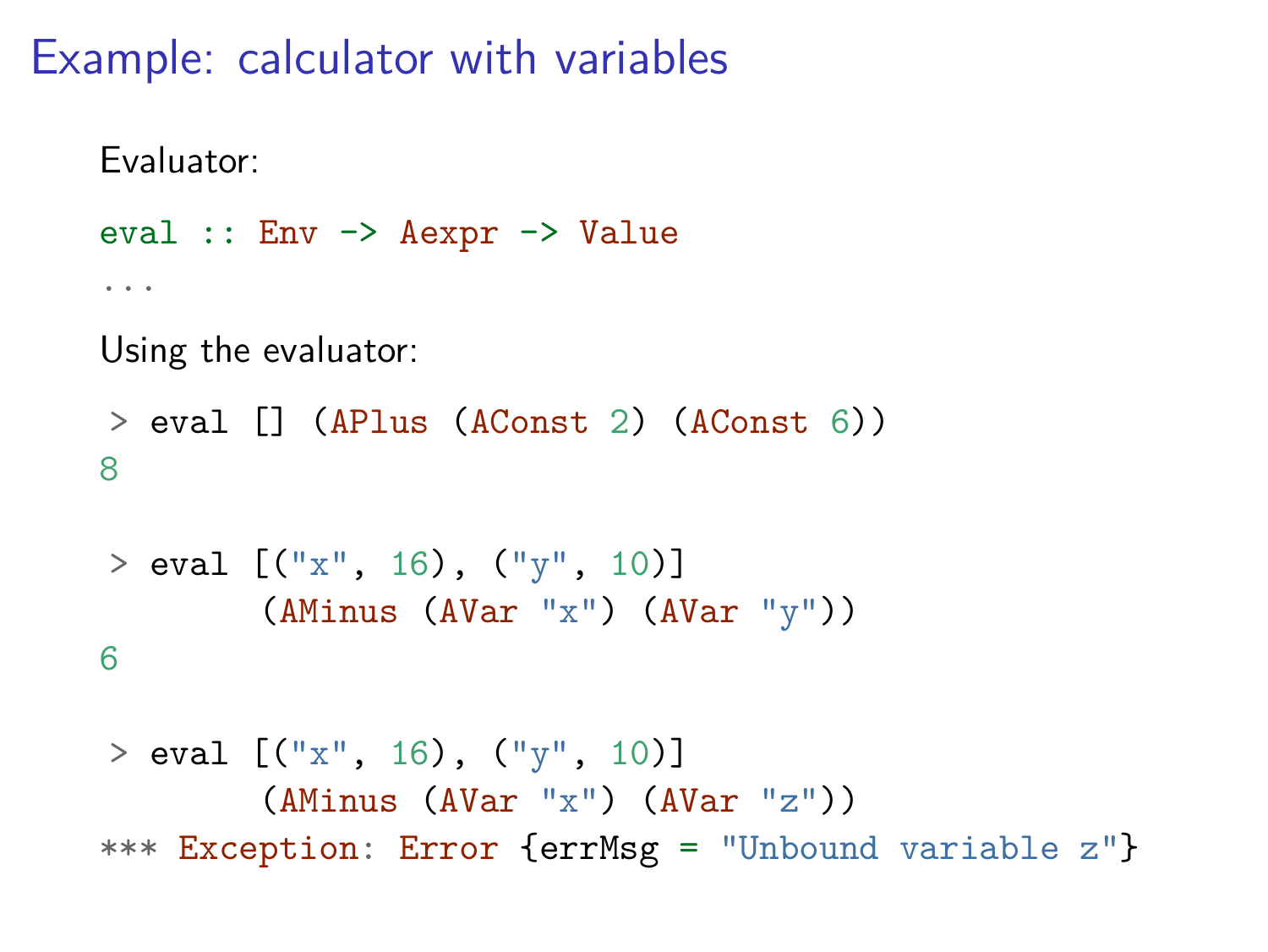But writing ASTs explicitly is really tedious, we are used to writing programs as text!

We want to write a function that converts strings to ASTs if possible:

```
parse :: String -> Aexpr
```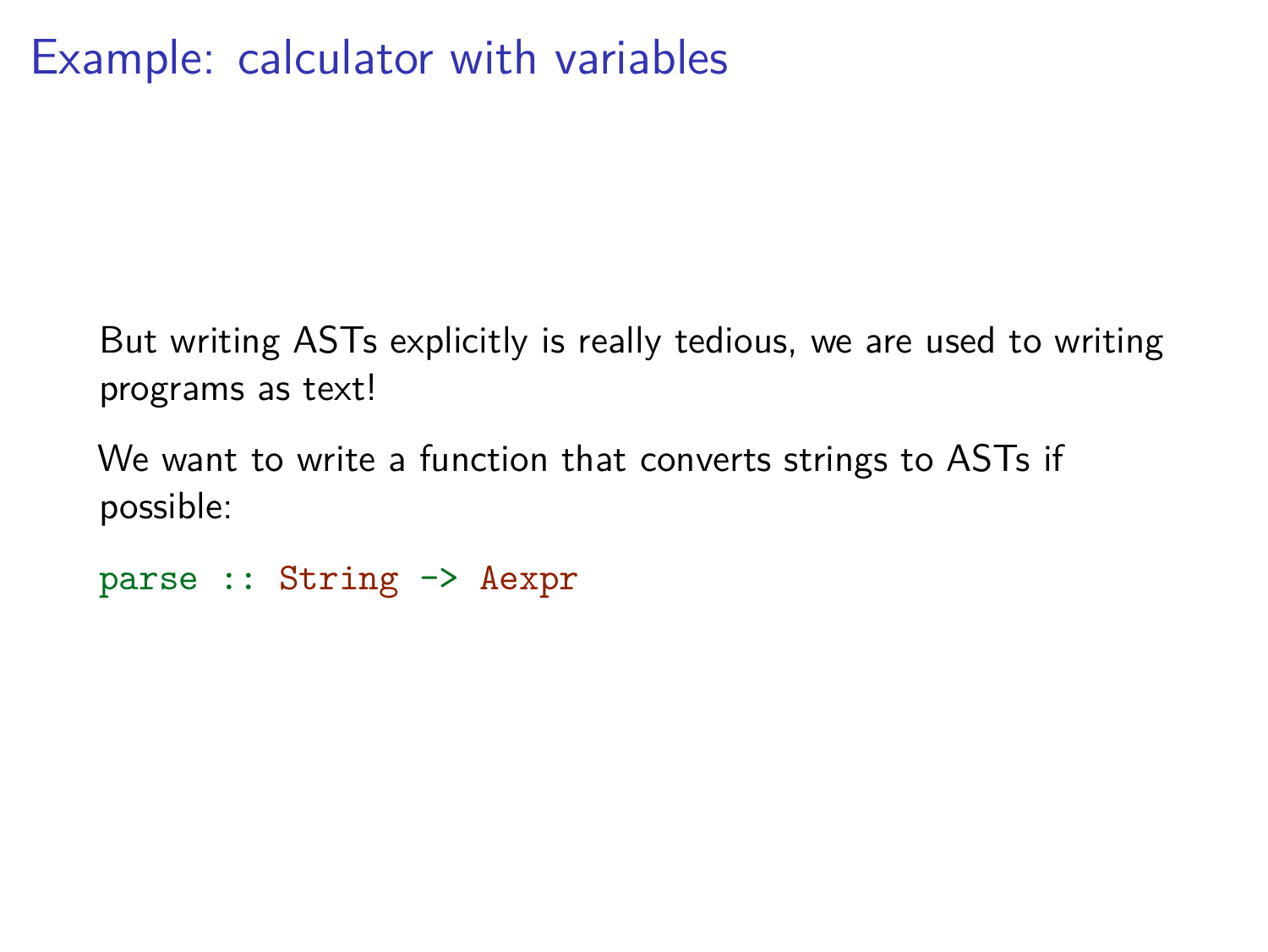#### Example: calculator with variables

For example:

 $>$  parse  $"2 + 6"$ APlus (AConst 2) (AConst 6)

 $>$  parse " $(x - y) / 2$ " ADiv (AMinus (AVar "x") (AVar "y")) (AConst 2)

 $>$  parse  $"2 +"$ \*\*\* Exception: Error {errMsg = "Syntax error"}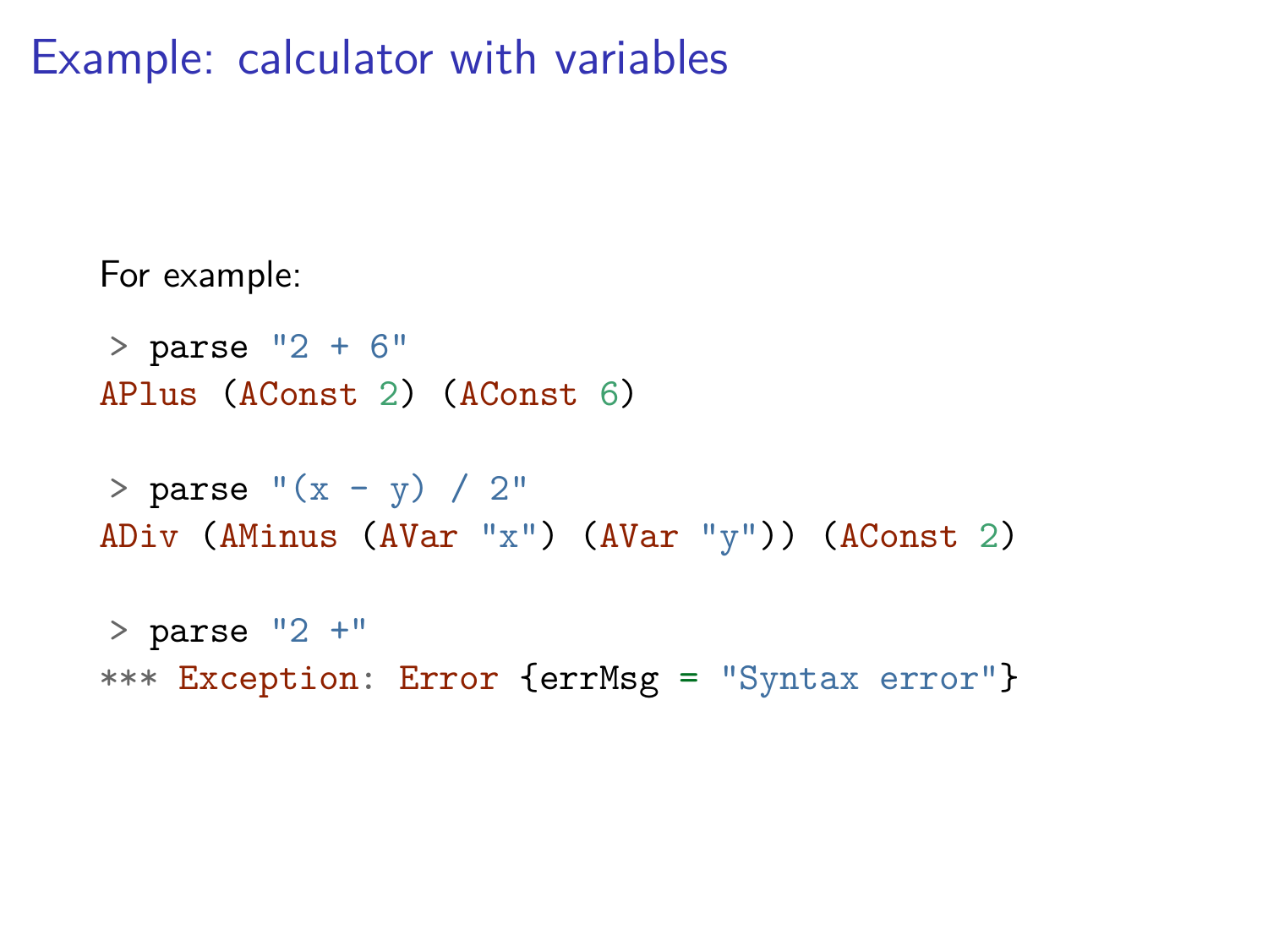#### Two-step-strategy

How do I read a sentence "He ate a bagel"?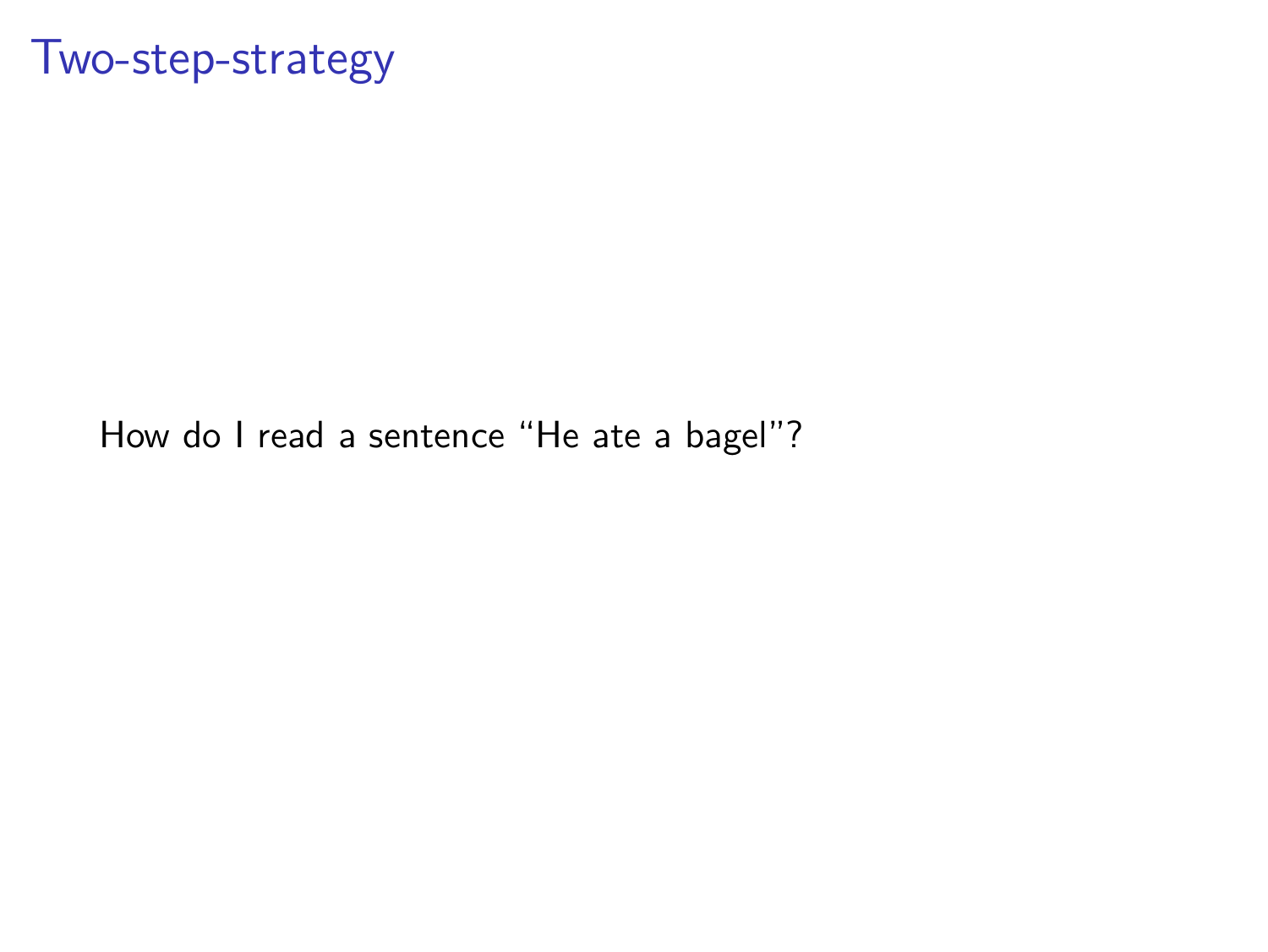How do I read a sentence "He ate a bagel"?

▶ First split into words: ["He", "ate", "a", "bagel"] ▶ Then relate words to each other: "He" is the subject, "ate" is the verb, etc

Let's do the same thing to "read" programs!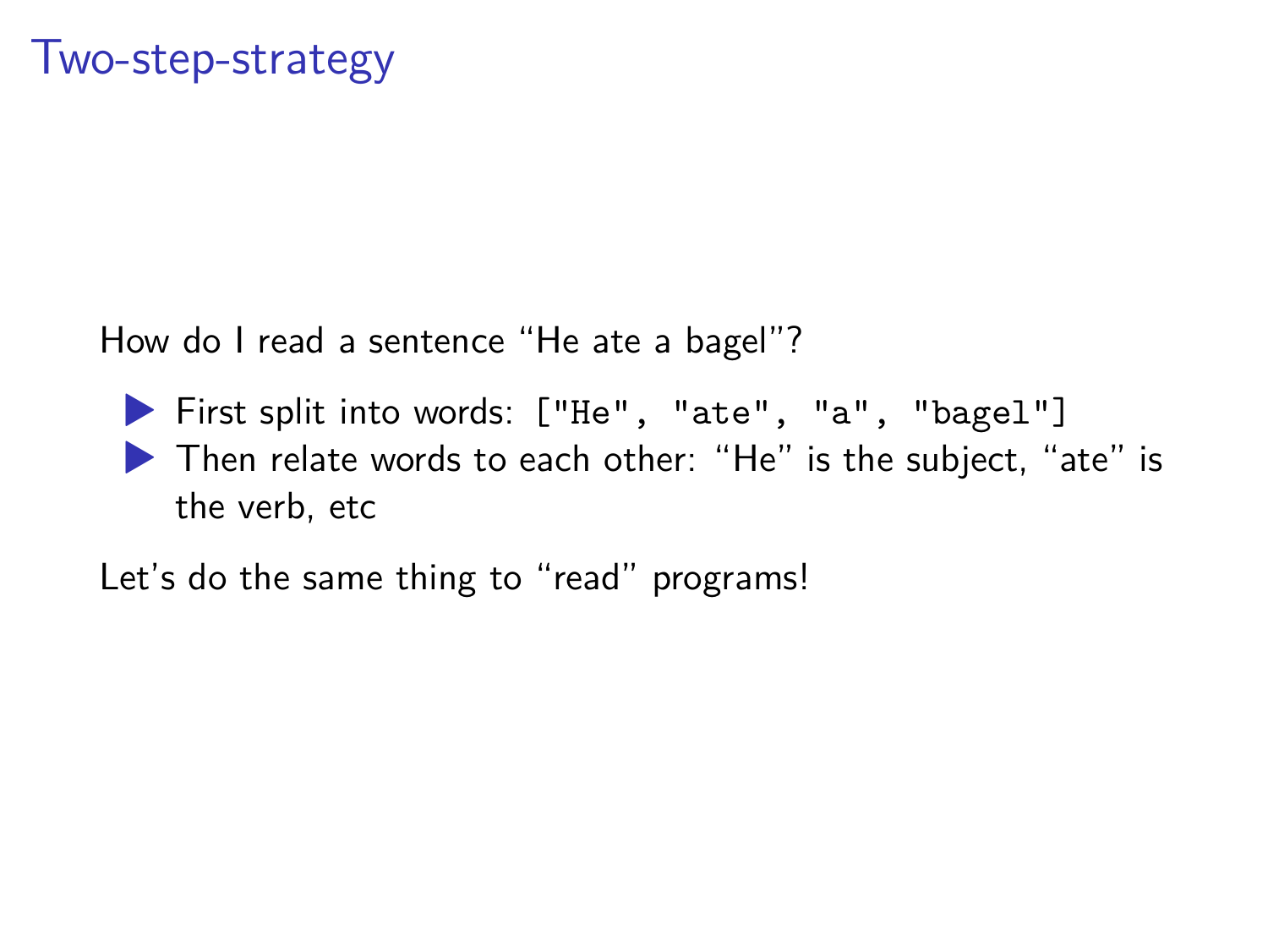Step 1 (Lexing) : From String to Tokens

A string is a list of *characters*:

# $[2][2][9]$   $[+]$   $[9][8]$   $[$   $[$   $[$   $\lceil$   $\lceil$   $\lceil$   $\lceil$   $\lceil$   $\lceil$   $\lceil$   $\lceil$   $\lceil$   $\lceil$   $\lceil$   $\lceil$   $\lceil$   $\lceil$   $\lceil$   $\lceil$   $\lceil$   $\lceil$   $\lceil$   $\lceil$   $\lceil$   $\lceil$   $\lceil$   $\lceil$   $\lceil$   $\lceil$   $\lceil$   $\lceil$   $\lceil$   $\lceil$   $\lceil$

Figure 1: Characters

First we aggregate characters that "belong together" into **tokens** (i.e. the "words" of the program):

Figure 2: Tokens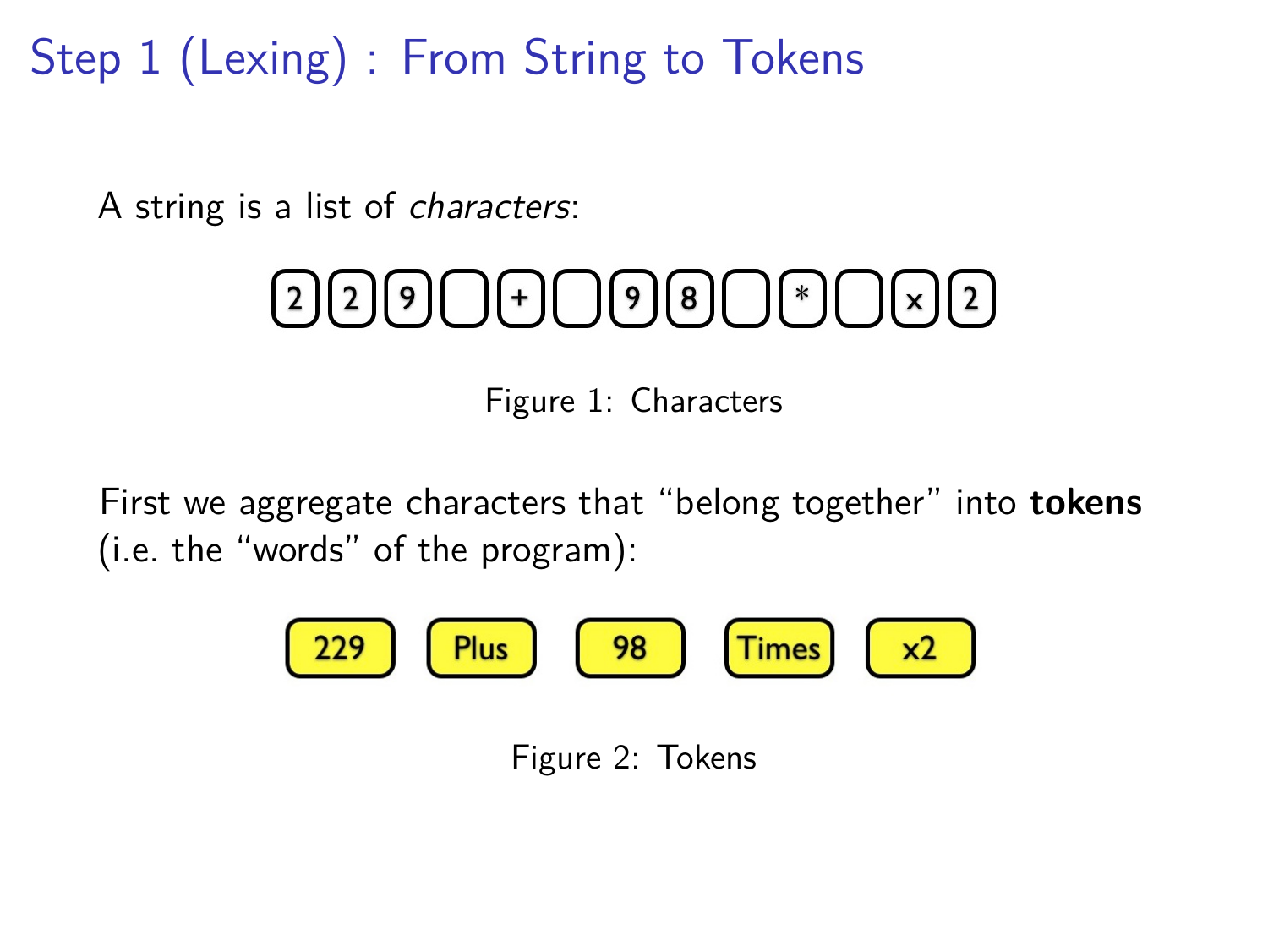# Step 1 (Lexing) : From String to Tokens

We distinguish tokens of different kinds based on their format:

- ▶ all numbers: integer constant
- $\blacktriangleright$  alphanumeric, starts with a letter: identifier
- $\blacktriangleright$  +: plus operator
- $\blacktriangleright$  etc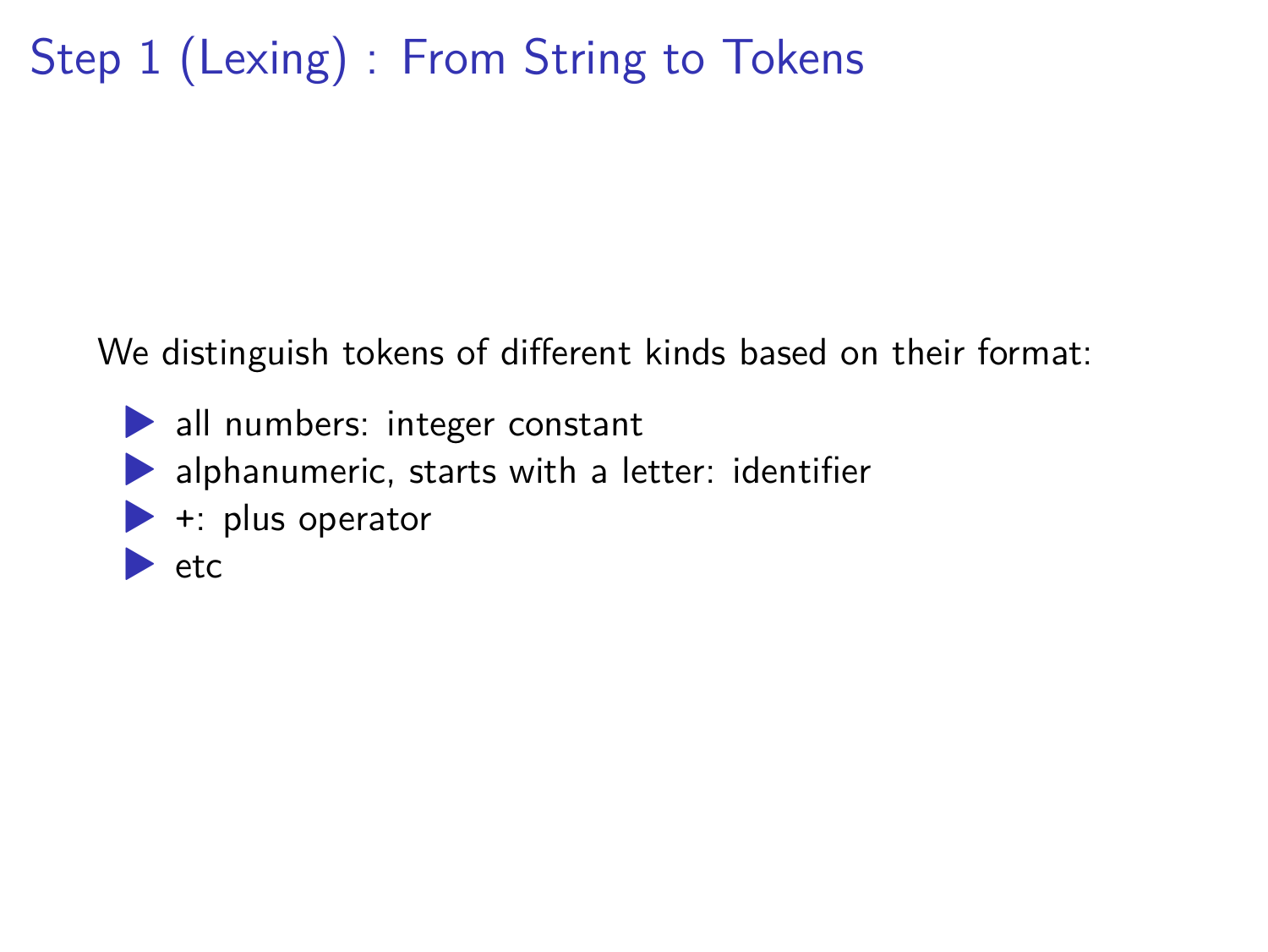# Step 2 (Parsing) : From Tokens to AST

Next, we convert a sequence of tokens into an AST

- $\blacktriangleright$  This is hard...
- $\blacktriangleright$  ... but the hard parts do not depend on the language!

#### **Parser generators**

▶ Given the description of the *token format* generates a *lexer* ▶ Given the description of the *grammar* generates a *parser*

We will be using parser generators, so we only care about how to describe the token format and the grammar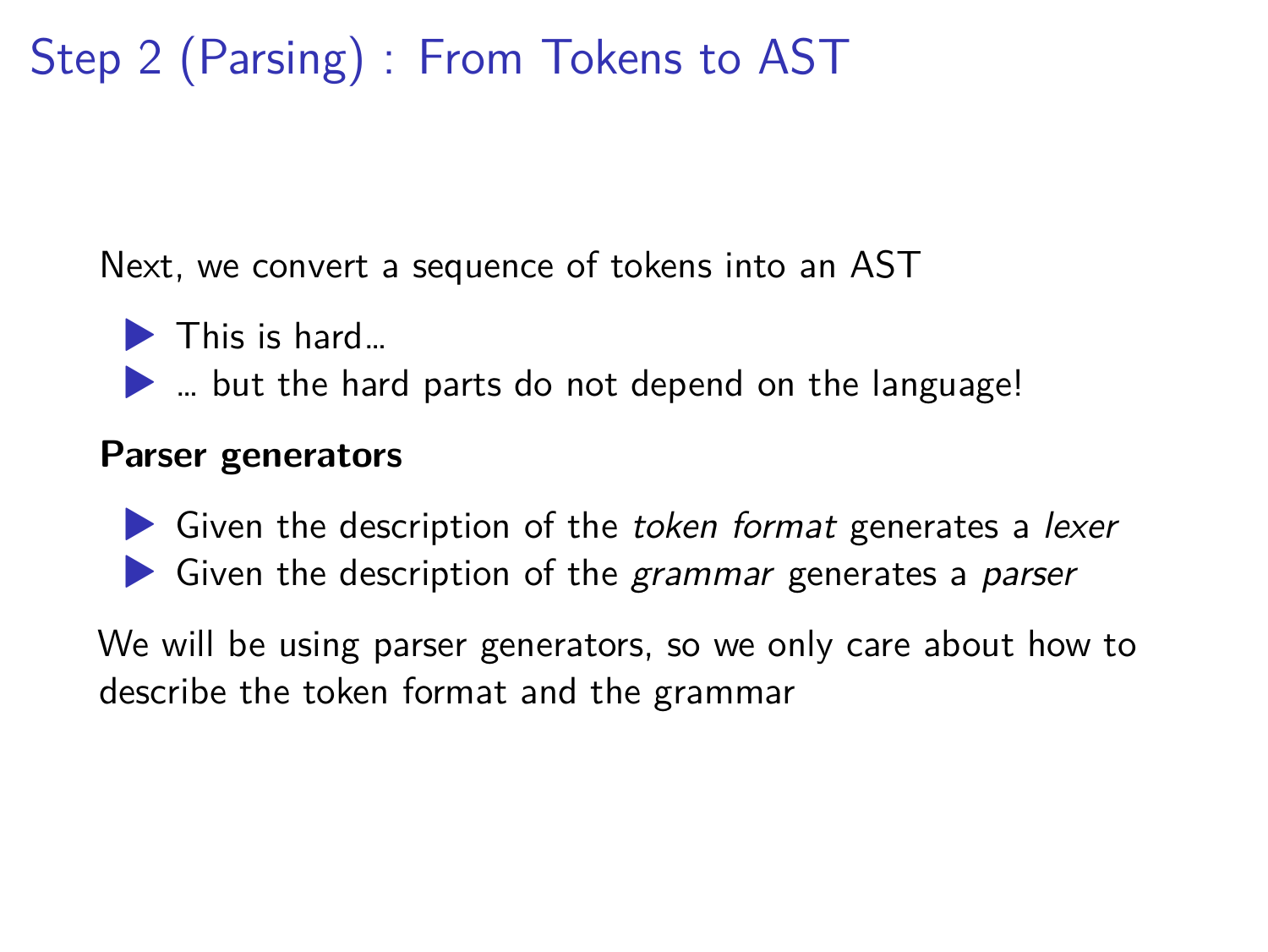We will use the tool called alex to generate the **lexer** Input to alex: a .x file that describes the *token format*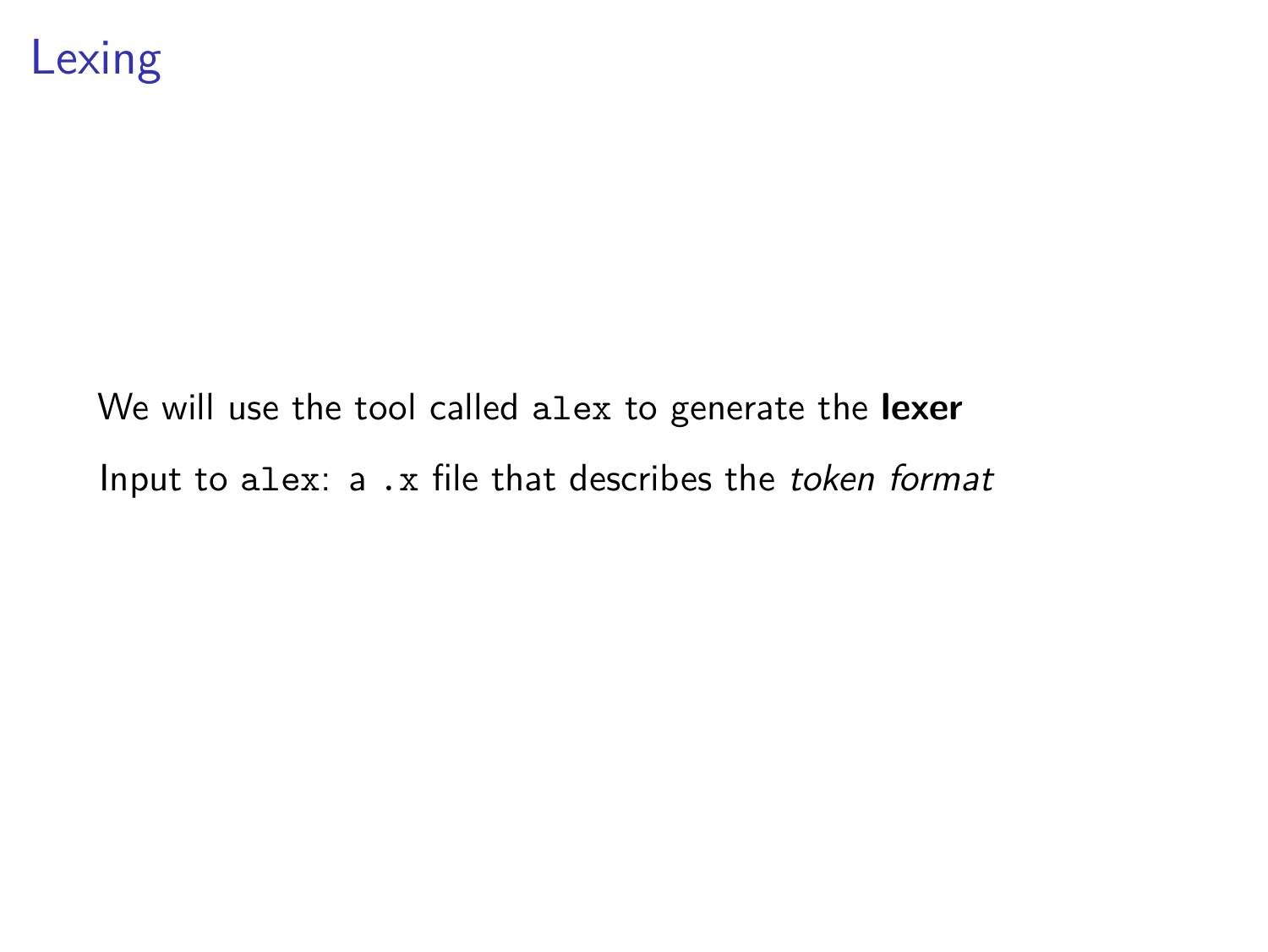# **Tokens**

First we list the kinds of tokens we have in the language:

**data** Token

- = NUM AlexPosn Int
- | ID AlexPosn String
- | PLUS AlexPosn
- | MINUS AlexPosn
- | MUL AlexPosn
- | DIV AlexPosn
- | LPAREN AlexPosn
- | RPAREN AlexPosn
- | EOF AlexPosn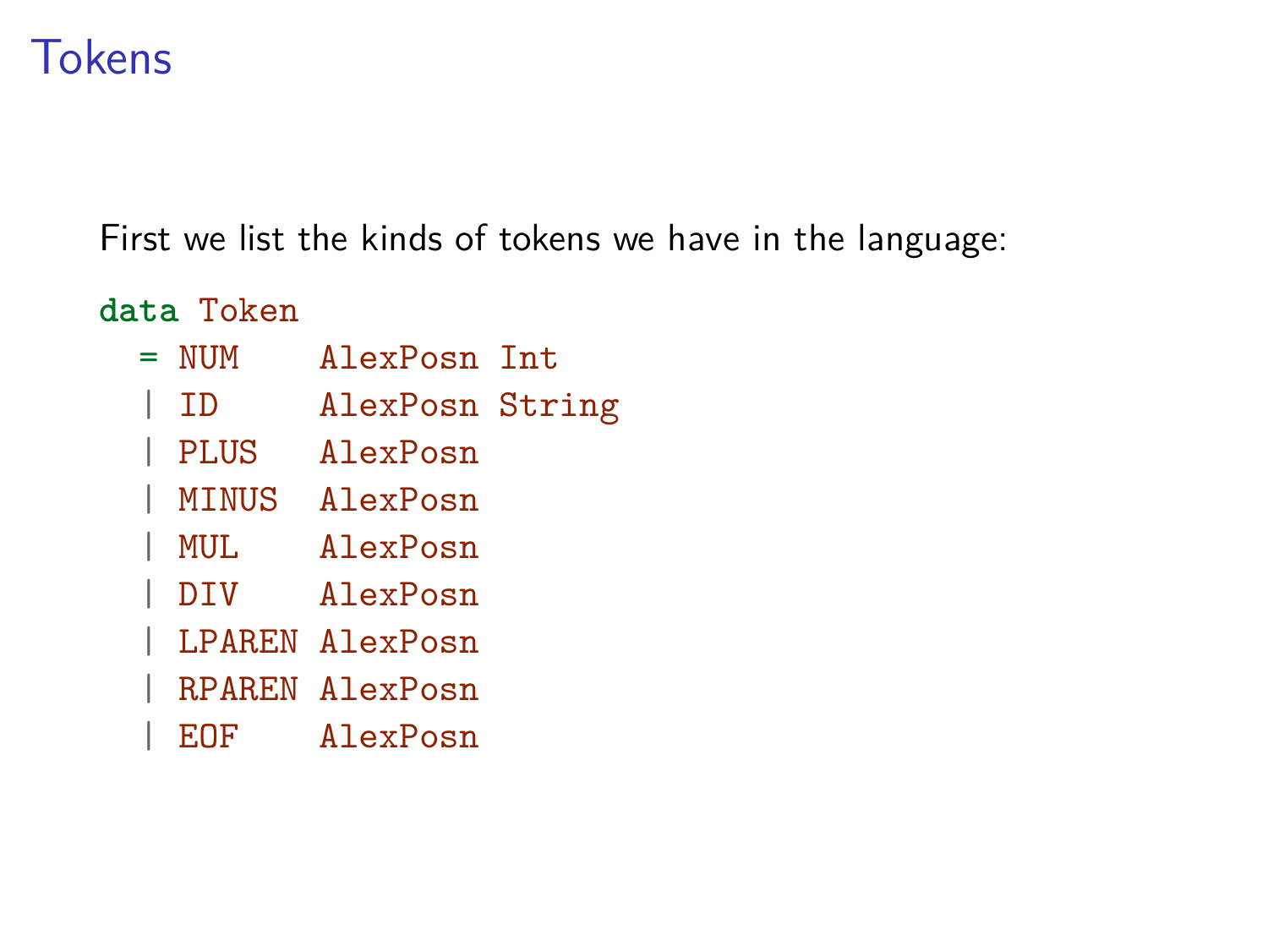# Token rules

Next we describe the format of each kind of token using a rule:

| $[\n\lambda +]$                                      | $\{ \pmb{\downarrow} \}$ -> PLUS p }                                                                                        |
|------------------------------------------------------|-----------------------------------------------------------------------------------------------------------------------------|
| $[\lambda-]$                                         | $\{ \pmb{\downarrow} \}$ -> MINUS p }                                                                                       |
| $[\n\ \times]$                                       | $\{ \pmb{\downarrow} \}$ $\rightarrow$ MUL p $\}$                                                                           |
| N/1                                                  | $\{ \begin{array}{ccc} \n\begin{array}{ccc} \n\end{array} \n\end{array} \right)$ $\{ \begin{array}{ccc} \n\end{array} \n\}$ |
| $\setminus$ (                                        | $\{ \pmb{\downarrow} \}$ -> LPAREN p }                                                                                      |
| $\setminus$                                          | $\{ \pmb{\downarrow} \}$ -> RPAREN p }                                                                                      |
| \$alpha [\$alpha \$digit \ \ \']* { \p s -> ID p s } |                                                                                                                             |
| \$digit+                                             | $\{ \pmb{\rho} \mid \mathbf{s} \rightarrow \text{NUM } \mathbf{p} \text{ (read } \mathbf{s}) \}$                            |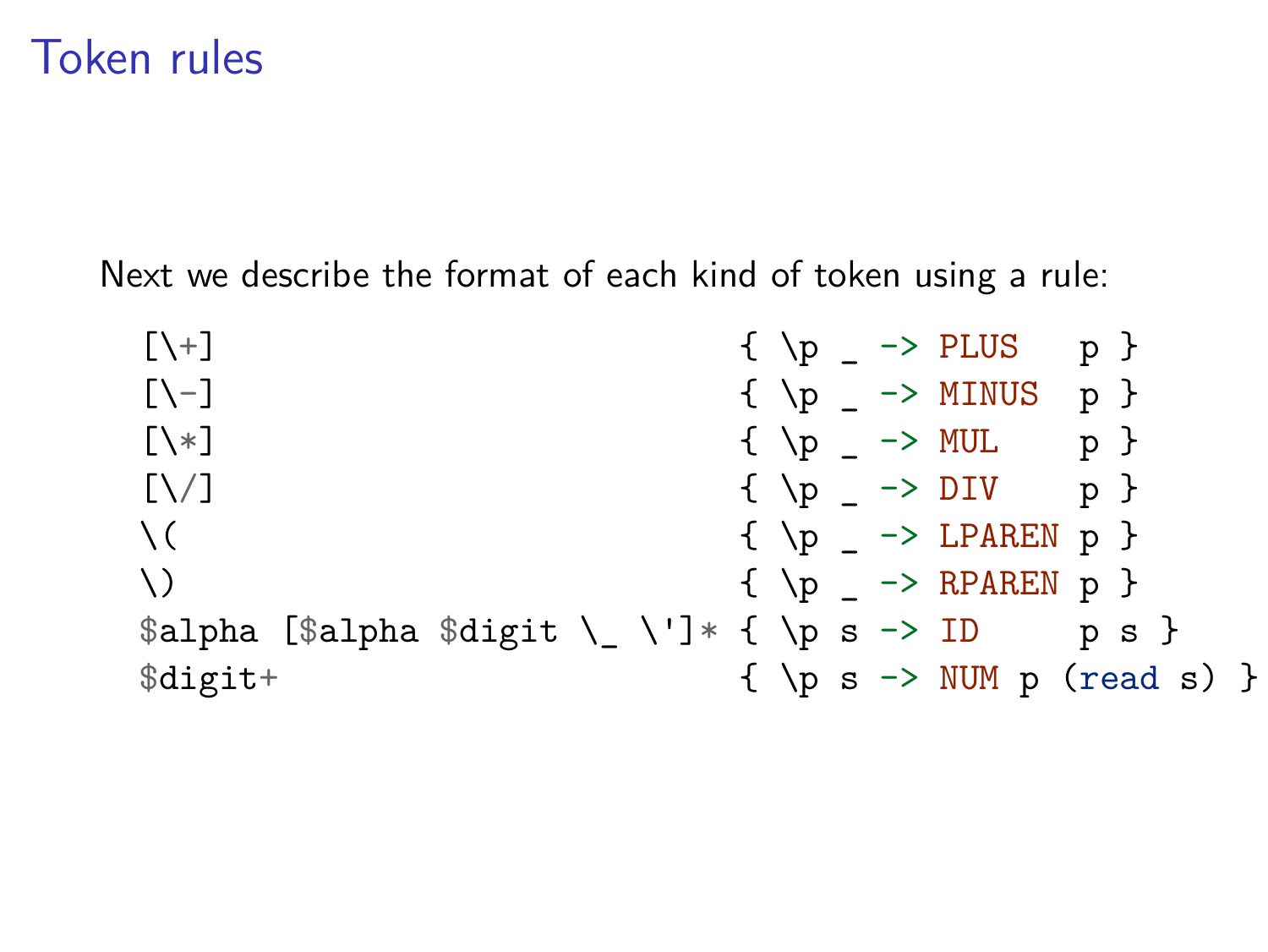# Token rules

Each line consists of:

▶ a *regular expression* that describes which strings should be recognized as this token

 $\blacktriangleright$  a Haskell expression that generates the token

```
...
\{\ \pmb{\rangle} \ \{\ \pmb{\rangle} \}\alpha [$alpha $digit \_ \']* { \p s -> ID p s }
\text{digit+} { \p s -> NUM p (read s) }
```
You read it as:

- $\triangleright$  if at position p in the input string
- ▶ you encounter a substring s that matches the *regular expression*

 $\blacktriangleright$  evaluate the Haskell expression with arguments p and s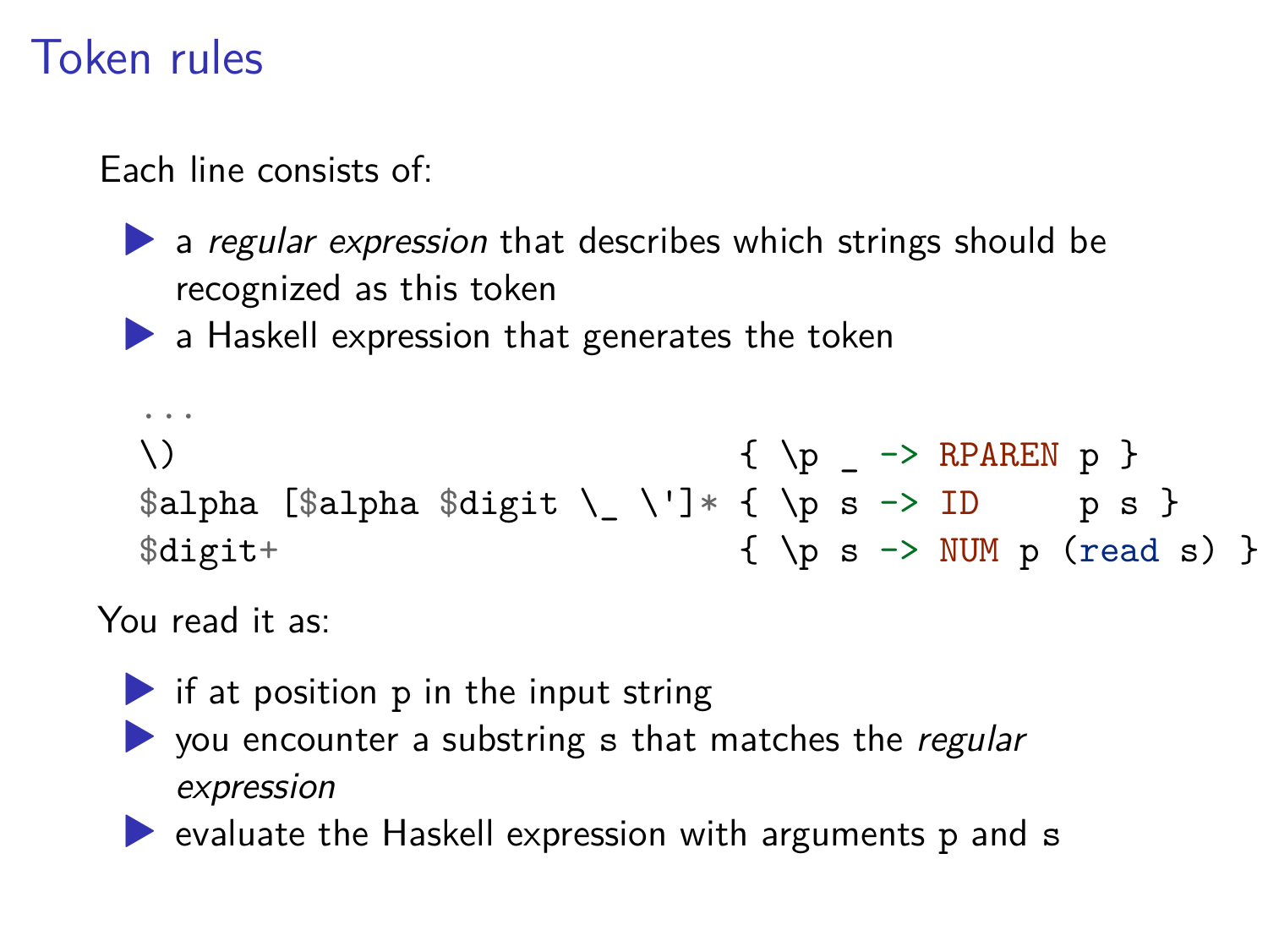# Regular Expressions

A regular expression has one of the following forms:

- ▶ [c1 c2 ... cn] matches *any of* the characters c1 .. cn
	- ▶ [0-9] matches *any digit* ▶ [a-z] matches *any lower-case letter* ▶ [A-Z] matches *any upper-case letter* ▶ [a-z A-Z] matches *any letter*
- ▶ R1 R2 matches a string s1 + s2 where s1 matches R1 and s2 matches R2
	- $\bullet$  e.g. [0-9] [0-9] matches any two-digit string
- ▶ R+ matches *one or more* repetitions of what R matches
	- $\triangleright$  e.g.  $[0-9]$  + matches a natural number
- ▶ R<sup>\*</sup> matches *zero or more* repetitions of what R matches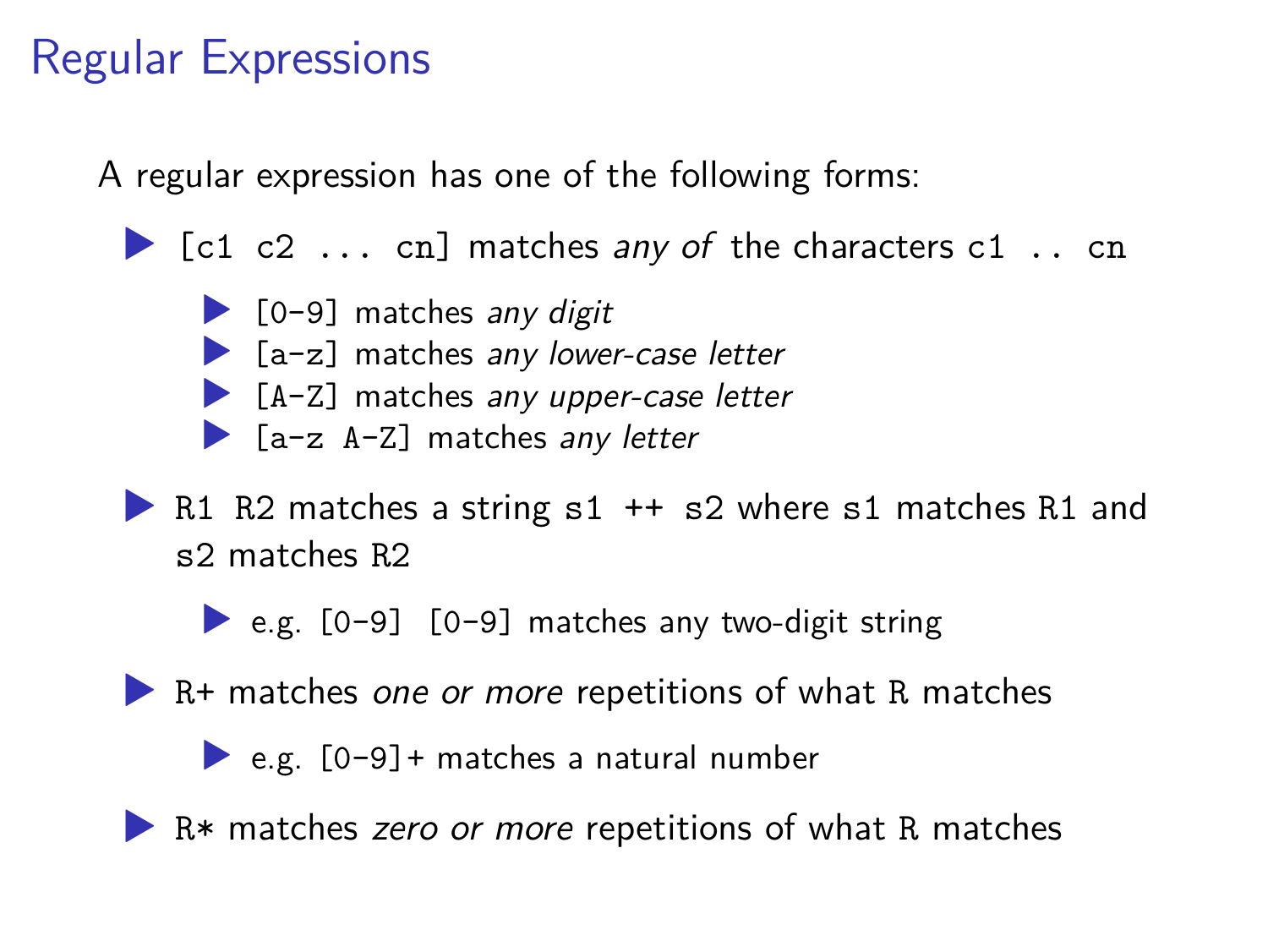# QUIZ

Which of the following strings are matched by [a-z A-Z] [a-z  $A-Z$  0-9] $*?$ 

- **(A)** (empty string)
- **(B)** 5
- **(C)** x5
- **(D)** x
- **(E)** C and D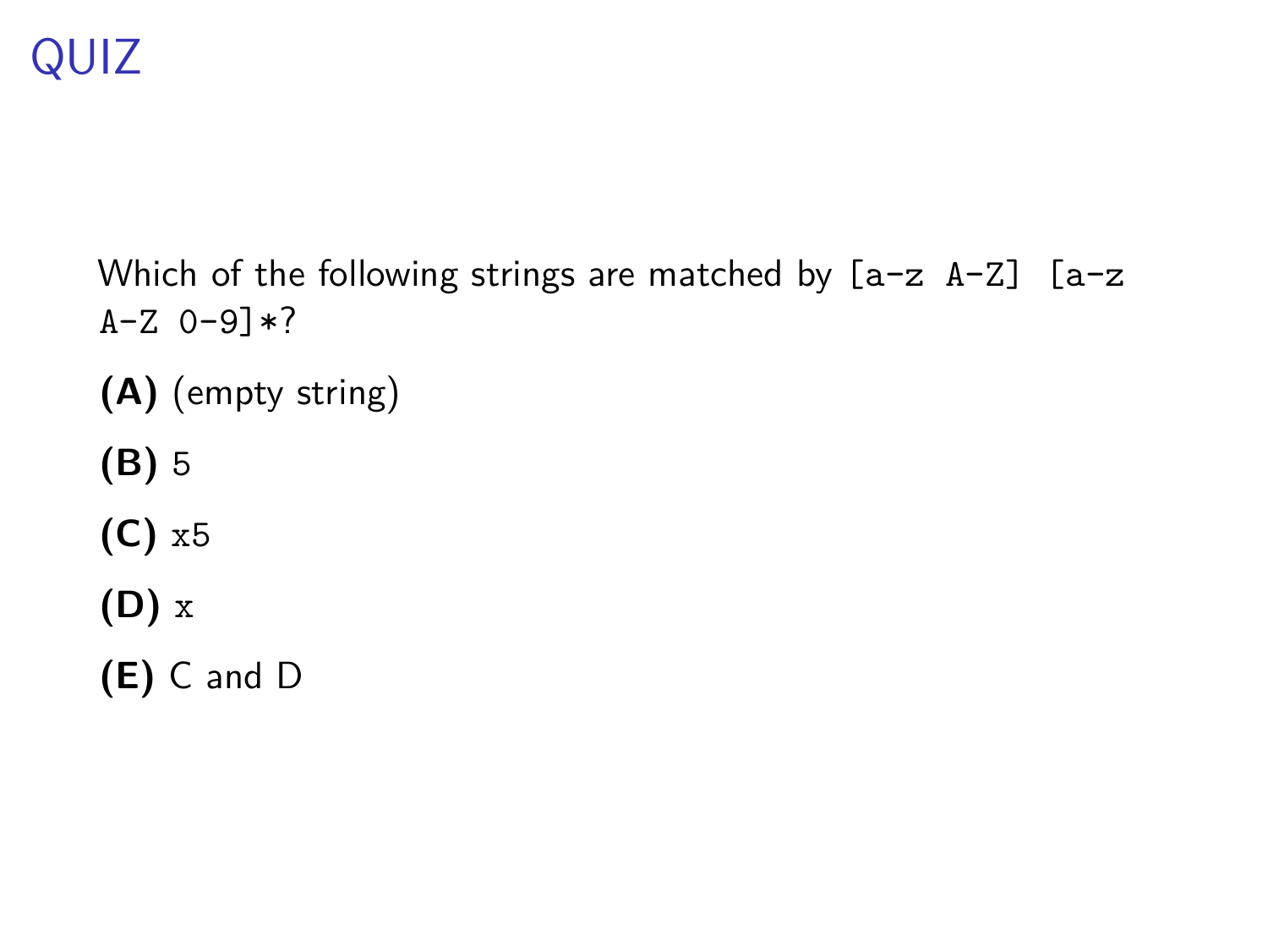# Back to token rules

▶ …

We can **name** some common regexps like:

```
\text{digit} = [0-9]$alpha = [a-z A-Z]and write [a-z A-Z] [a-z A-Z 0-9]* as $alpha [$alpha
$digit]*
  [\ \}] \{ \ p \ \rightarrow \ PLUS p \}...
 \alpha[$alpha $digit \_ \']* { \p s -> ID p s }
 \text{digit+} { \p s -> NUM p (read s) }
```


- ▶ When you encounter an alphanumeric string that starts with a letter, save it in an 'ID token
- ▶ When you encounter a nonempty string of digits, convert it into an integer and generate a NUM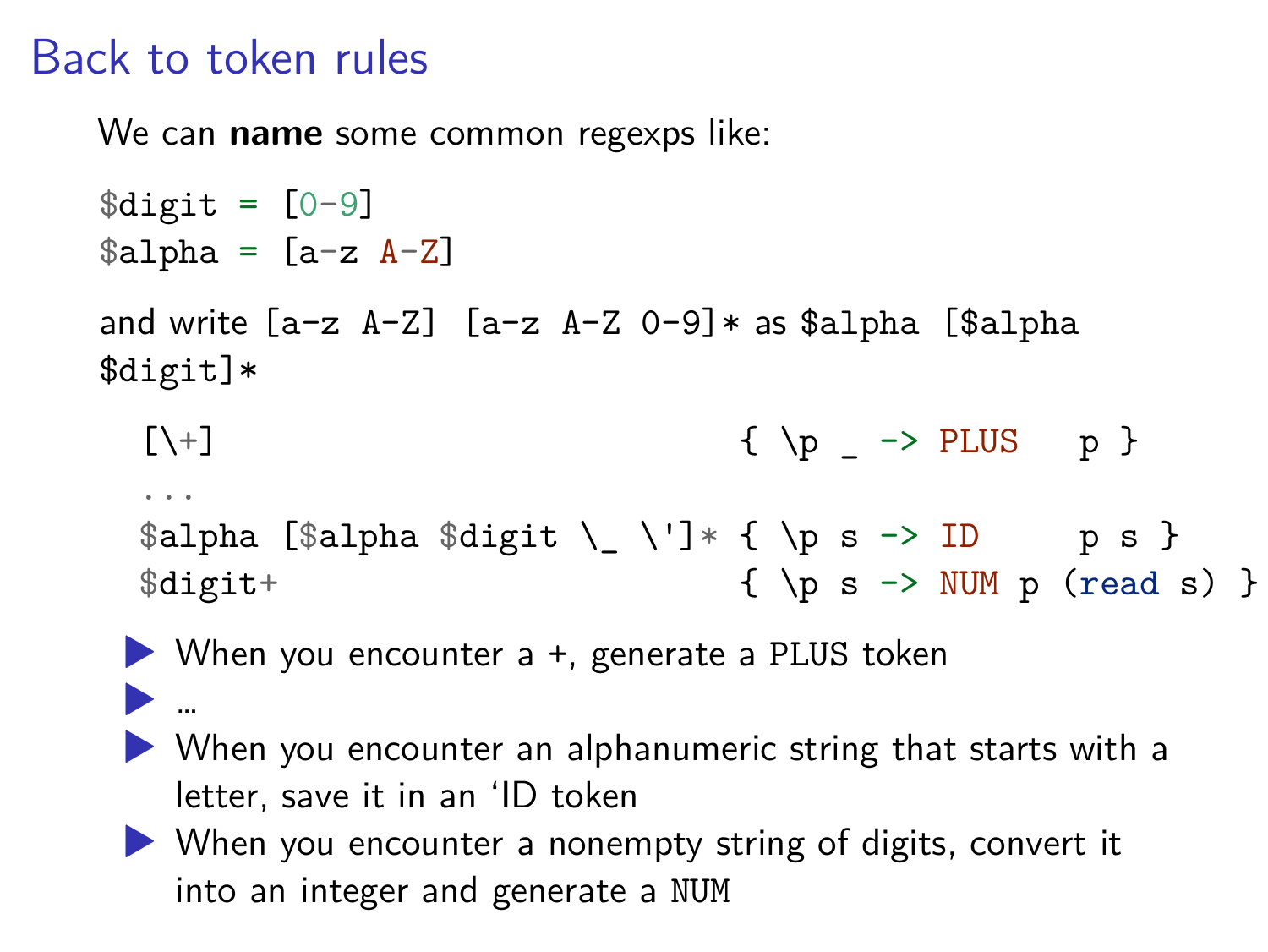From the token rules, alex generates a function alexScan which

- ▶ given an input string, find the *longest* prefix p that matches one of the rules
- $\blacktriangleright$  if p is empty, it fails
- ▶ otherwise, it converts p into a token and returns the rest of the string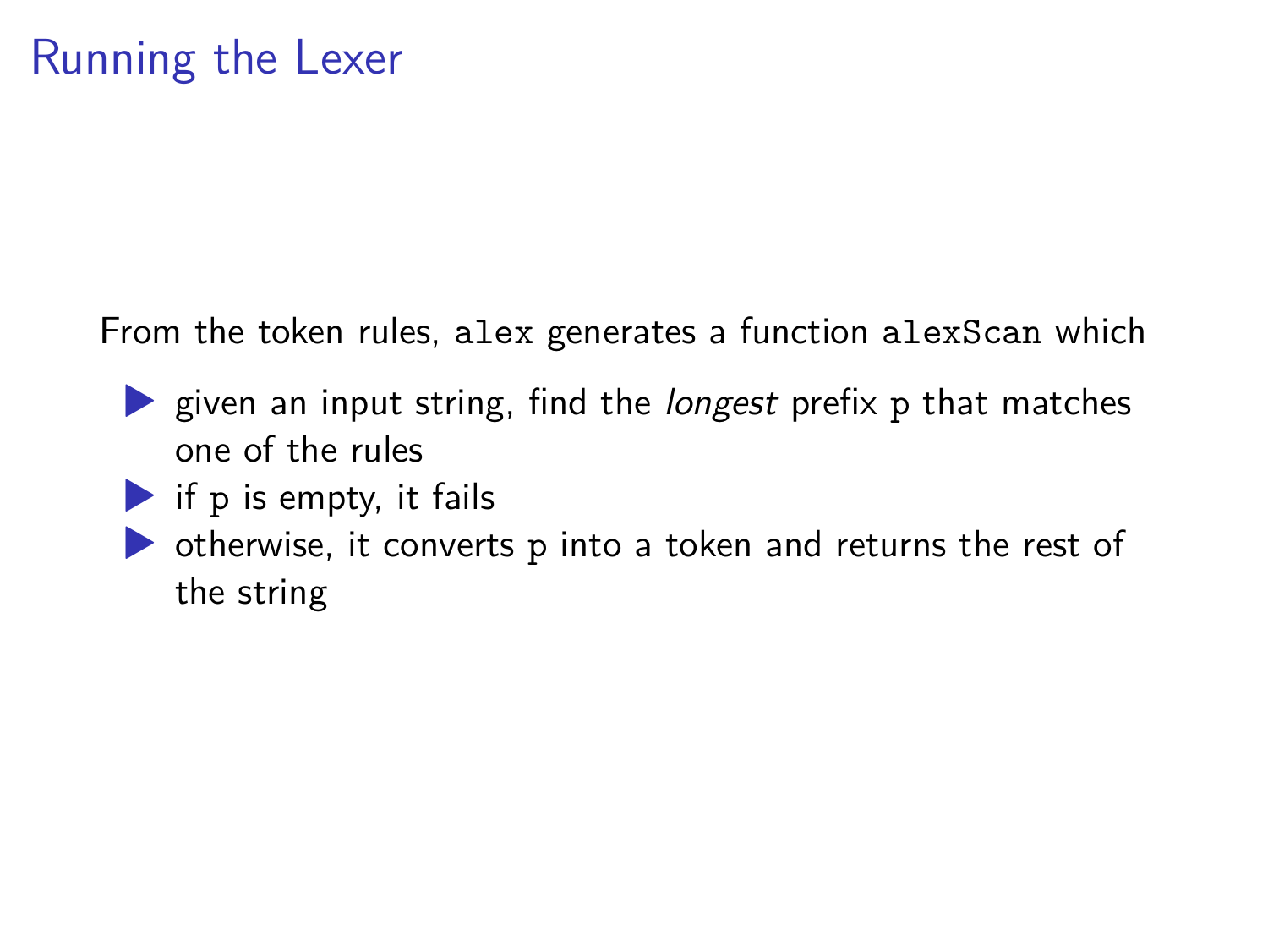# Running the Lexer

We wrap this function into a handy function

```
parseTokens :: String -> Either ErrMsg [Token]
```
which repeatedly calls alexScan until it consumes the whole input string or fails

We can test the function like so:

```
> parseTokens "23 + 4 / off -"
Right [ NUM (AlexPn 0 1 1) 23
      , PLUS (AlexPn 3 1 4)
      , NUM (AlexPn 5 1 6) 4
      , DIV (AlexPn 7 1 8)
      , ID (AlexPn 9 1 10) "off"
      , MINUS (AlexPn 13 1 14)
      ]
```
> parseTokens "%" Left "lexical error at 1 line, 1 column"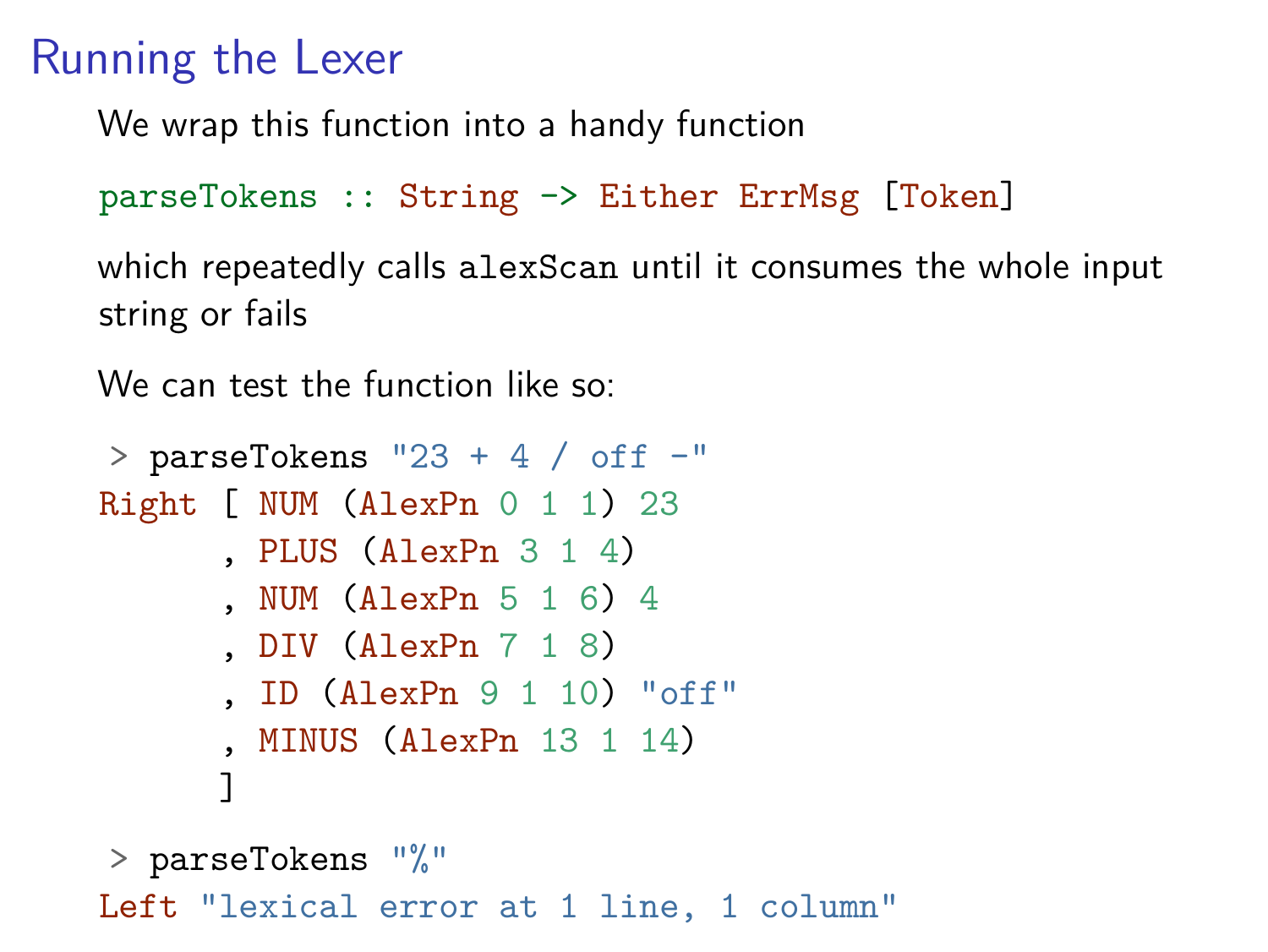- What is the result of parseTokens "92zoo" (positions omitted for readability)?
- **(A)** Lexical error
- **(B)** [ID "92zoo"]
- **(C)** [NUM "92"]
- **(D)** [NUM "92", ID "zoo"]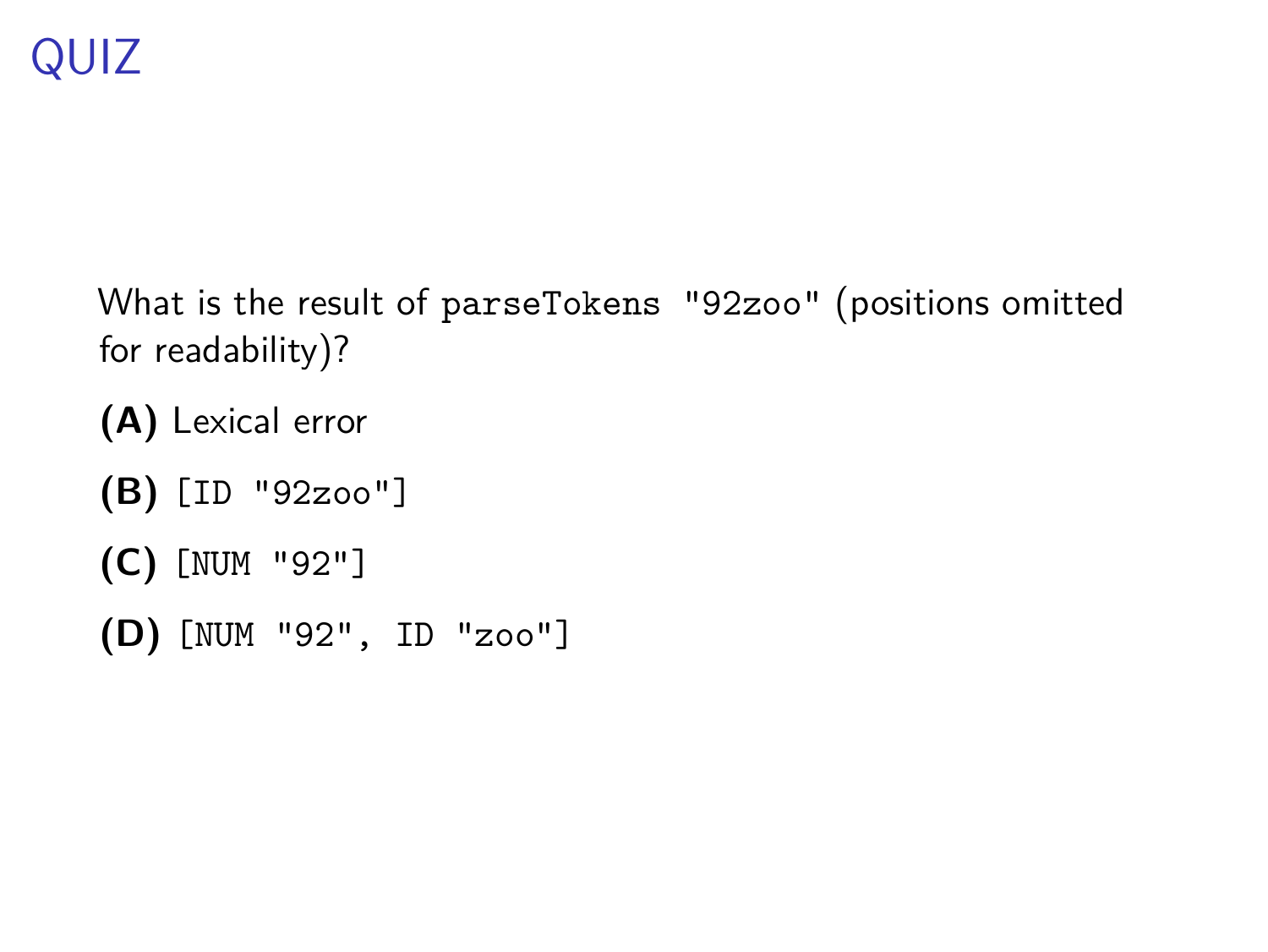We will use the tool called happy to generate the **parser** Input to happy: a .y file that describes the *grammar*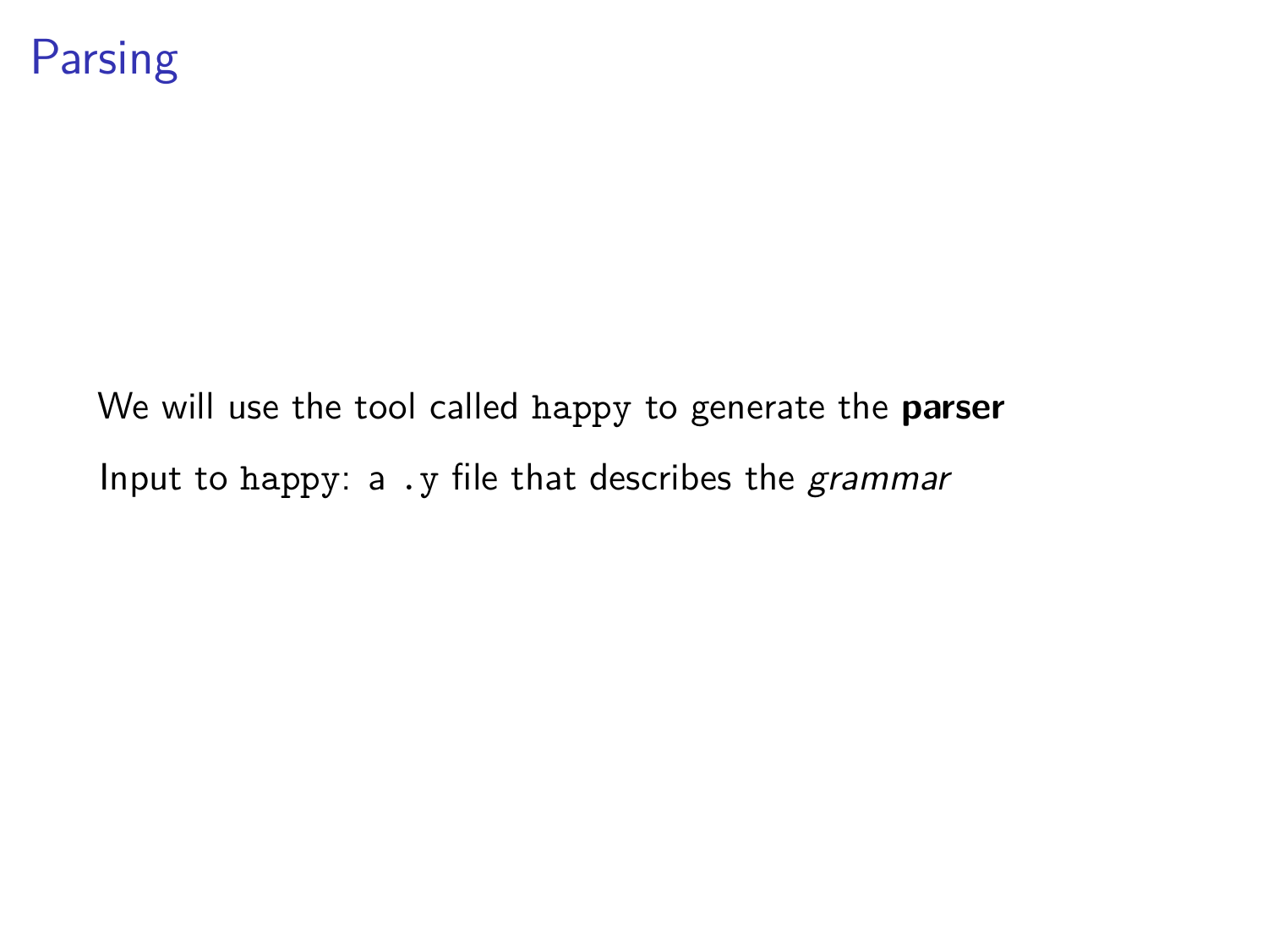# Parsing

Wait, wasn't this the grammar?

**data** Aexpr = AConst Int | AVar Id | APlus Aexpr Aexpr

- | AMinus Aexpr Aexpr
- AMul Aexpr Aexpr
- | ADiv Aexpr Aexpr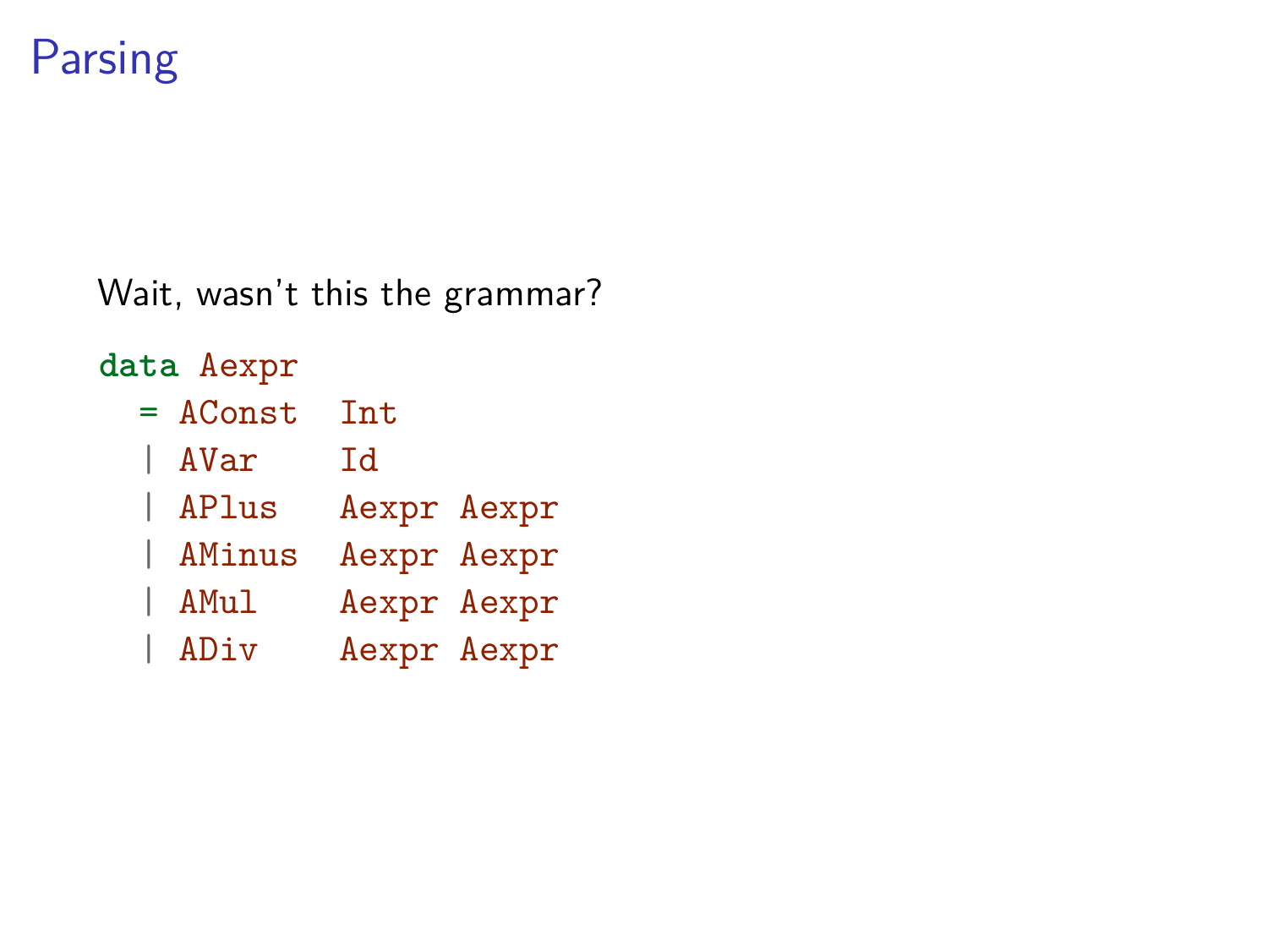# **Parsing**

Wait, wasn't this the grammar?

**data** Aexpr

| $=$ AConst | Int         |  |
|------------|-------------|--|
| AVar       | Id          |  |
| APlus      | Aexpr Aexpr |  |
| AMinus     | Aexpr Aexpr |  |
| AMul       | Aexpr Aexpr |  |
| ADiv       | Aexpr Aexpr |  |

This was *abstract syntax*

Now we need to describe *concrete syntax*

- 
- ▶ What programs look like when written as text ▶ and how to map that text into the abstract syntax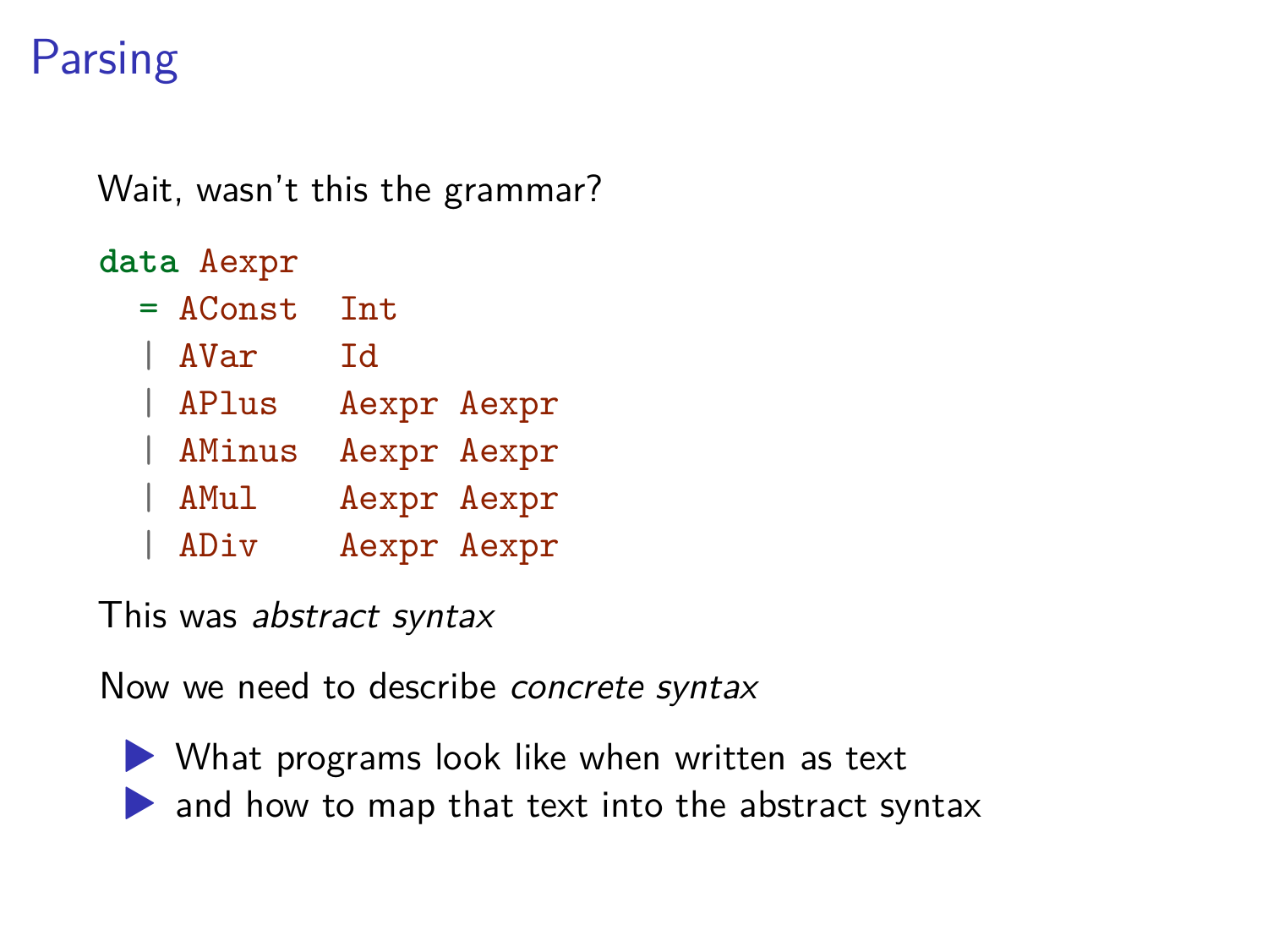#### Grammars

A grammar is a recursive definition of a set of trees

- ▶ each tree is a *parse tree* for some string
- ▶ *parse* a string s = find a parse tree for s that belongs to the grammar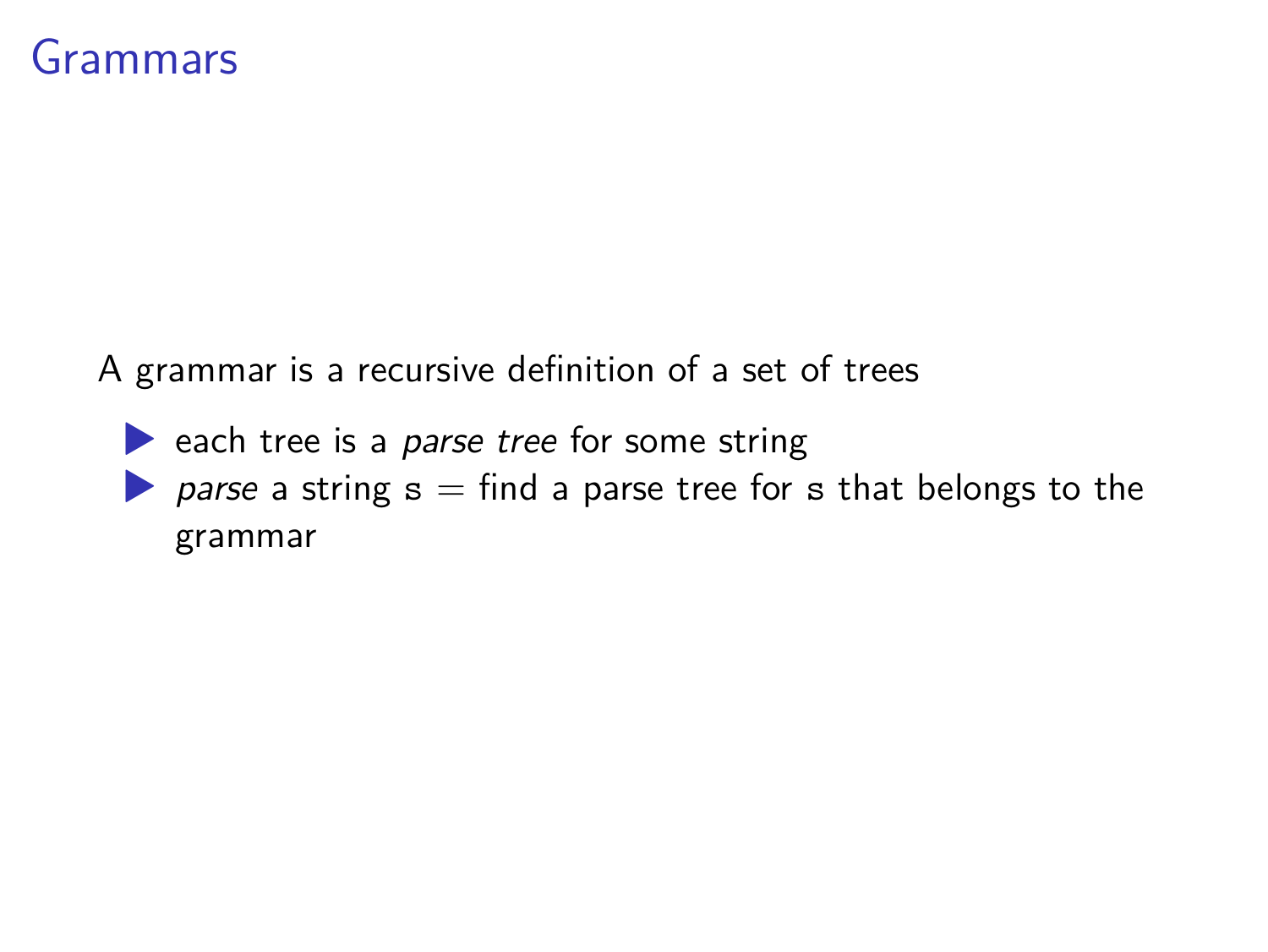#### Grammars

A grammar is made of:

- ▶ **Terminals**: the leaves of the tree (tokens!)
- ▶ **Nonterminals:** the internal nodes of the tree
- ▶ **Production Rules** that describe how to "produce" a non-terminal from terminals and other non-terminals
	- $\blacktriangleright$  i.e. what children each nonterminal can have: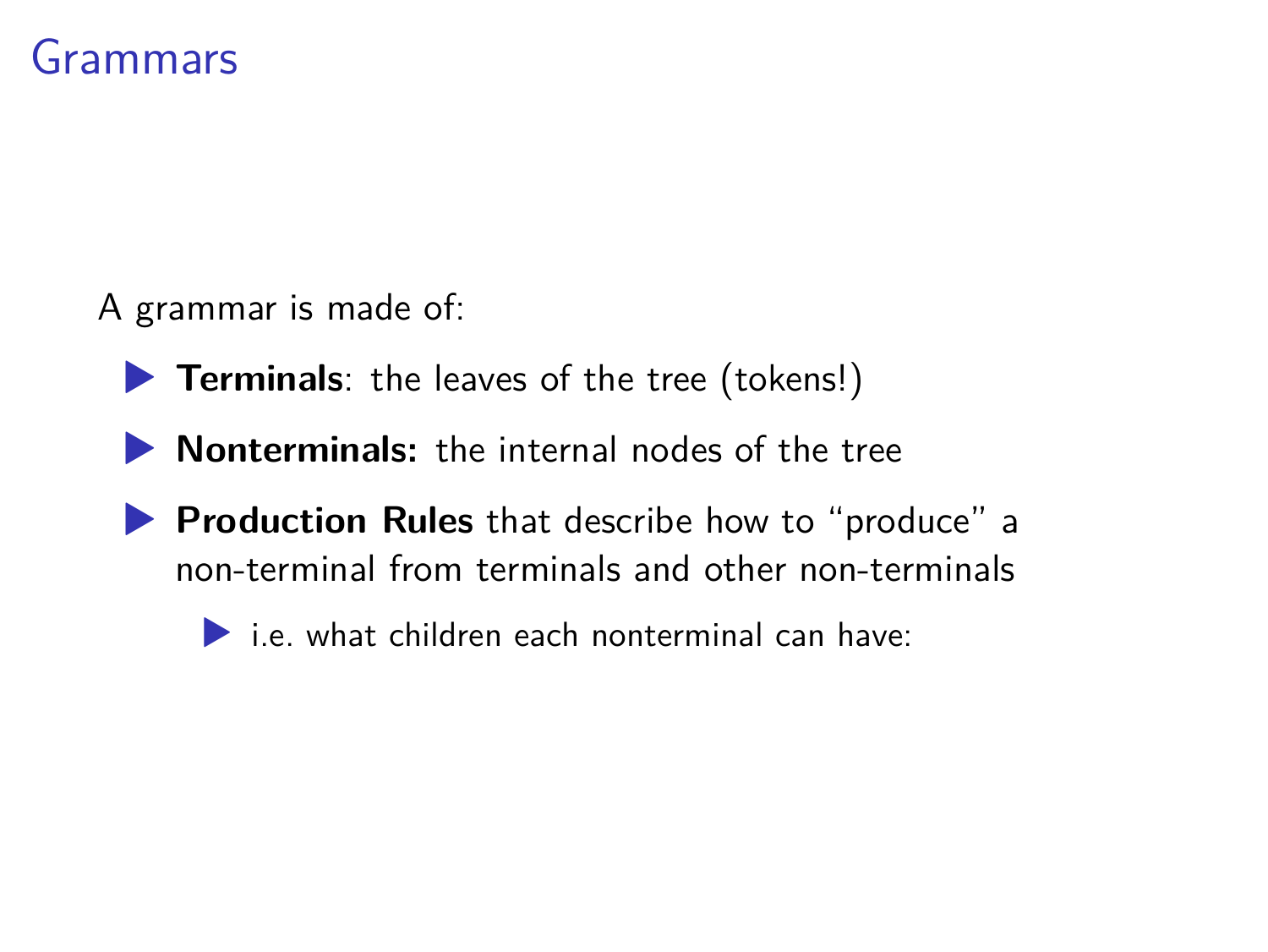#### Grammars

A grammar is made of:

- ▶ **Terminals**: the leaves of the tree (tokens!)
- ▶ **Nonterminals:** the internal nodes of the tree
- ▶ **Production Rules** that describe how to "produce" a non-terminal from terminals and other non-terminals

 $\blacktriangleright$  i.e. what children each nonterminal can have:

```
-- NT Aexpr can have as children:
Aexpr :
   -- NT Aexpr, T '+', and NT Aexpr:
  | Aexpr '+' Aexpr { ... }
   -- NT Aexpr, T '-', and NT Aexpr, or
  | Aexpr '-' AExpr { ... }
  | ...
```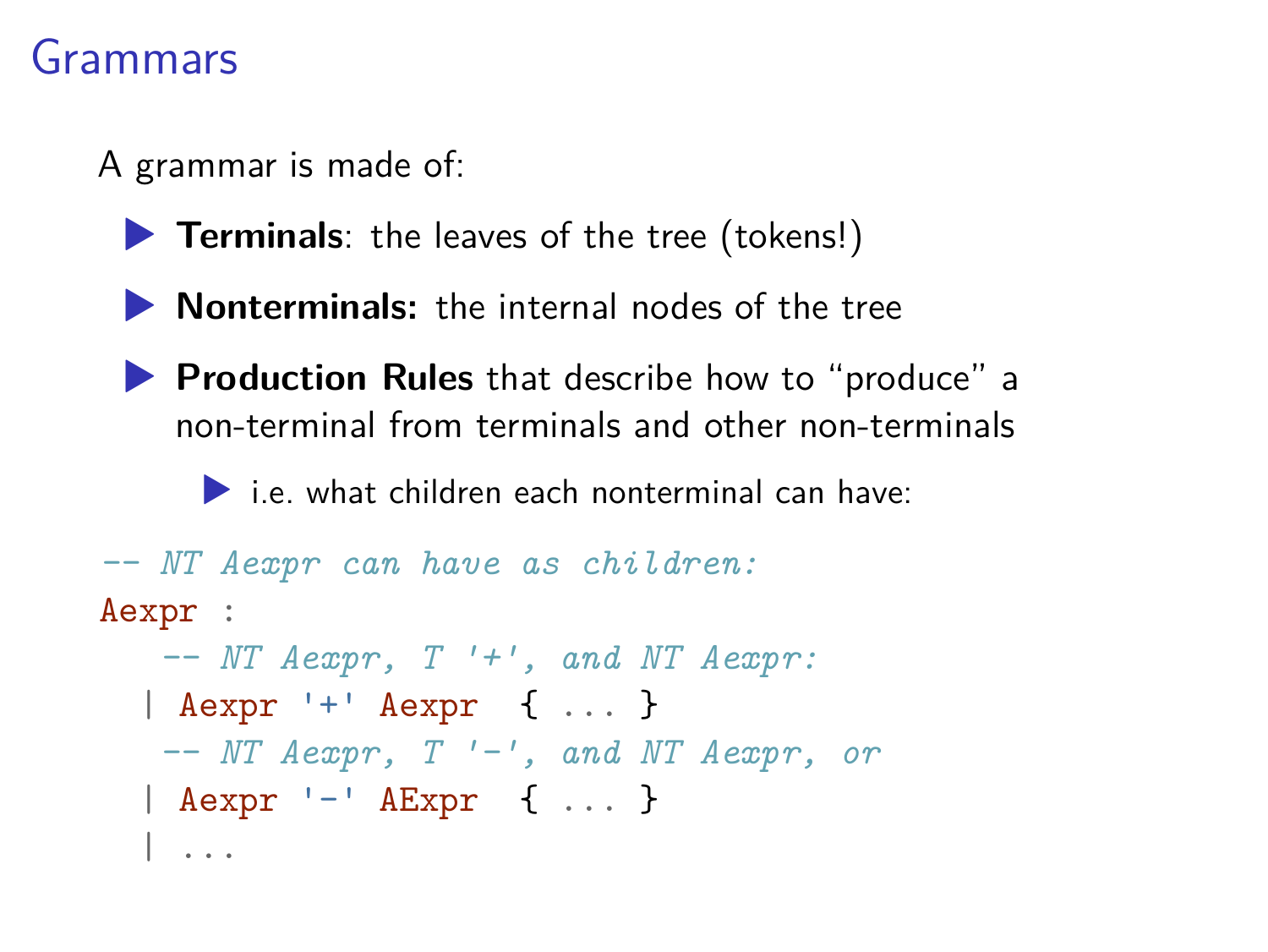# **Terminals**

Terminals correspond to the *tokens* returned by the lexer

In the .y file, we have to declare with terminals in the rules correspond to which tokens from the Token datatype:

%token

| <b>TNUM</b>               | $\{ NUM$ \$\$ | Ł |
|---------------------------|---------------|---|
| ΙD                        | $\{ID$ \$\$   | ł |
| $\mathfrak{t}_+$ (        | { PLUS        | ł |
| $\mathbf{L} = \mathbf{I}$ | { MINUS       | ł |
| ا پر آ                    | { MUL         | ł |
| 1 / I                     | $\{$ DIV      | ι |
| $^{\prime}$ ( $^{\prime}$ | { LPAREN      | ŀ |
| $\mapsto$                 | { RPAREN      | ļ |



 $\blacktriangleright$  Each thing on the left is terminal (as appears in the production rules)

▶ Each thing on the right is a Haskell pattern for datatype Token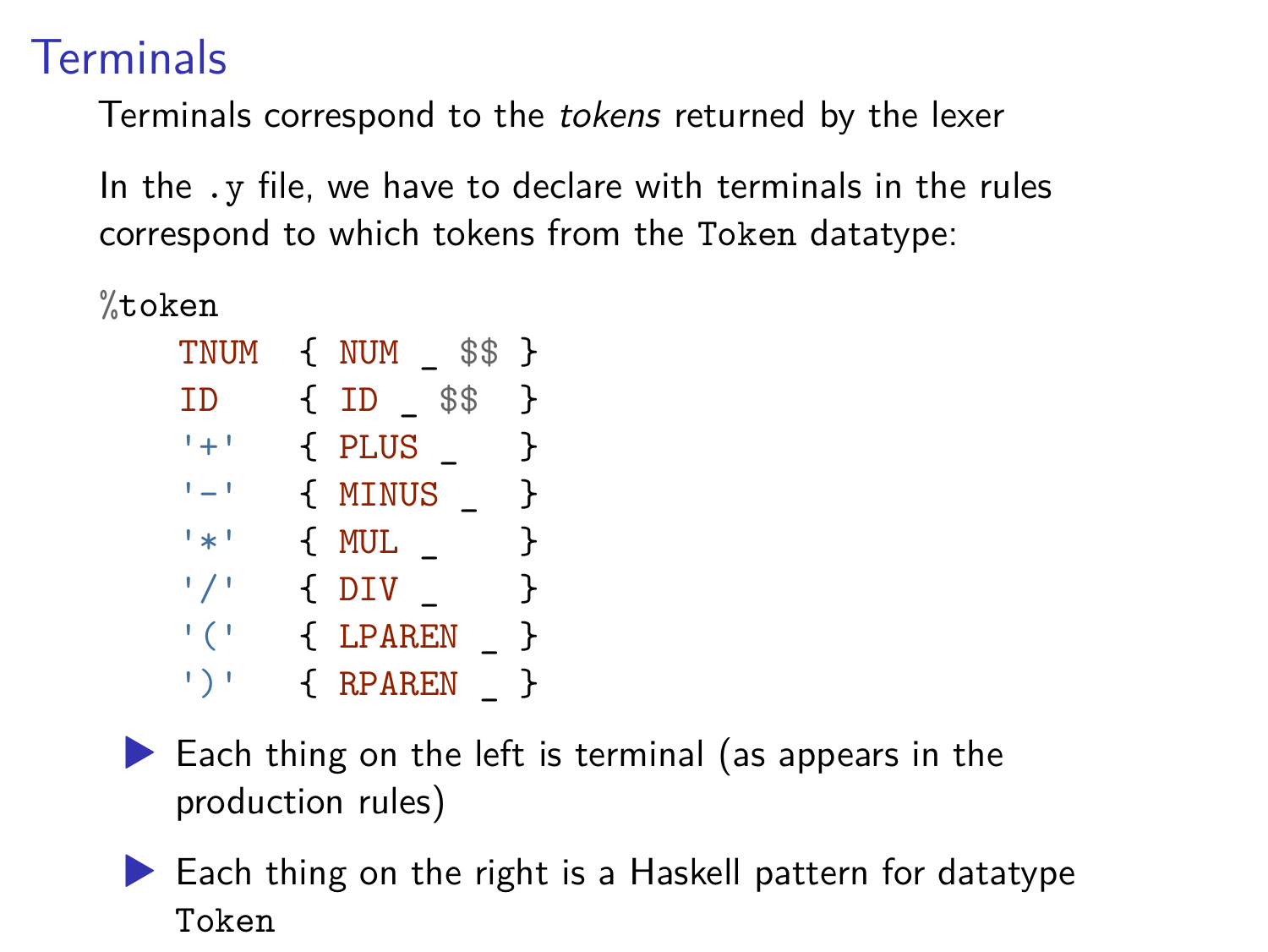# Production rules

Next we define productions for our language:

| Aexpr : TNUM |                   | { AConst \$1       |  |               |
|--------------|-------------------|--------------------|--|---------------|
|              | l ID              | { AVar \$1         |  | $\mathcal{F}$ |
|              | $ $ '(' Aexpr ')' | $\frac{1}{2}$      |  |               |
|              | Aexpr '*' Aexpr   | { AMul \$1 \$3 }   |  |               |
|              | Aexpr '+' Aexpr   | { APlus \$1 \$3 }  |  |               |
|              | Aexpr '-' Aexpr   | { AMinus \$1 \$3 } |  |               |

The expression on the right computes the *value* of this node

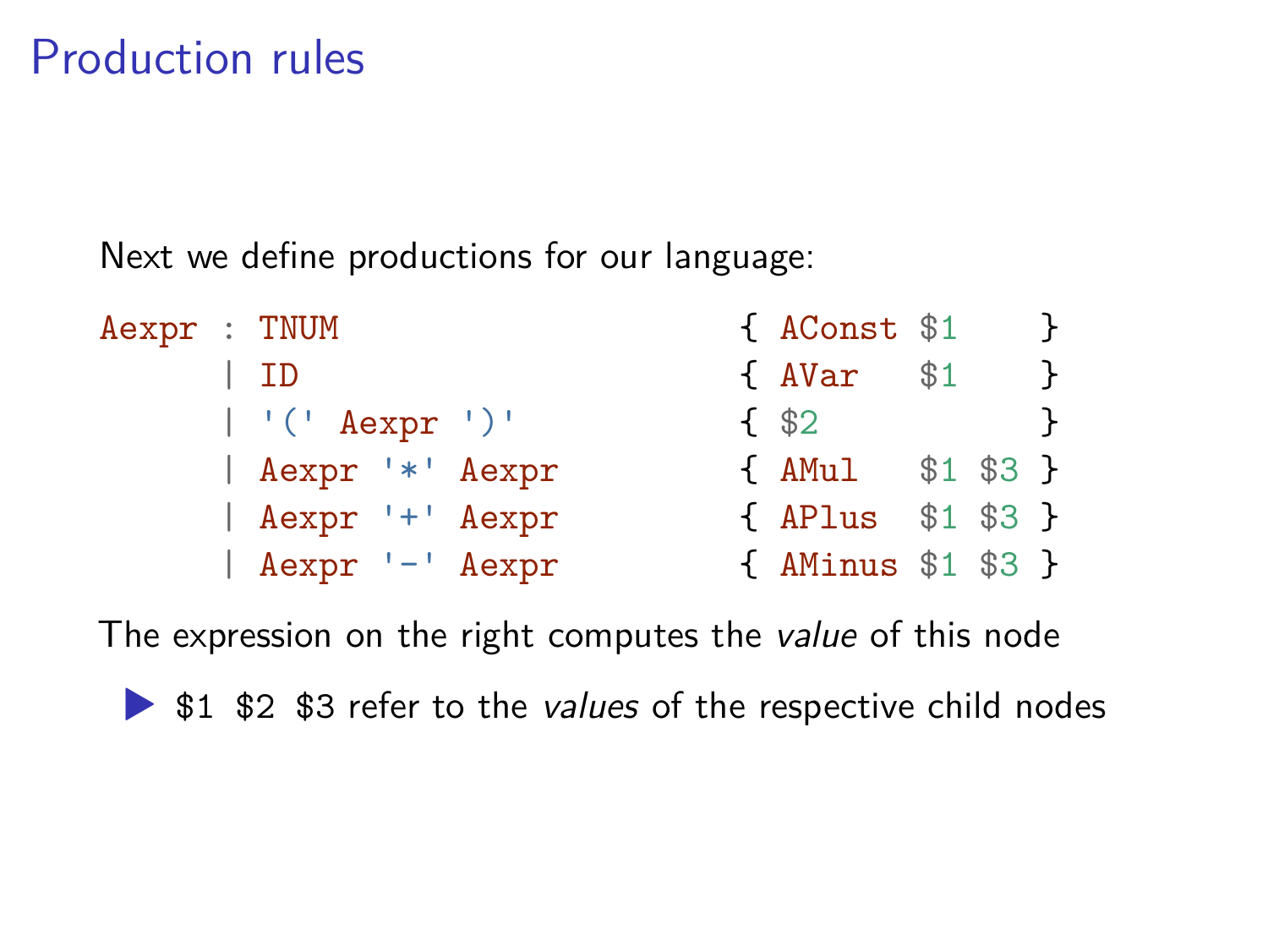# Production rules

| Aexpr : TNUM |                   | { AConst \$1      |     |  |
|--------------|-------------------|-------------------|-----|--|
|              | l TD              | f AVar            | \$1 |  |
|              | $ $ '(' Aexpr ')' | f \$2             |     |  |
|              | Aexpr '+' Aexpr   | { APlus \$1 \$3 } |     |  |
|              |                   |                   |     |  |

**Example:** parsing (2) as AExpr:

- 1. Lexer returns Tokens: [LPAREN, NUM 2, RPAREN]
- 2. LPAREN is terminal '(', so let's try '(' Aexpr ')'
- 3. Now we have to parse NUM 2 as Aexpr and RPAREN as ')'
- 4. NUM 2 is a token for nonterminal TNUM, so pick TNUM
- 5. The value of this Aexpr node is AConst 2, since the value of TNUM is 2
- 6. The value of the top-level Aexpr node is also AConst 2 (see the '(' Aexpr ')' production)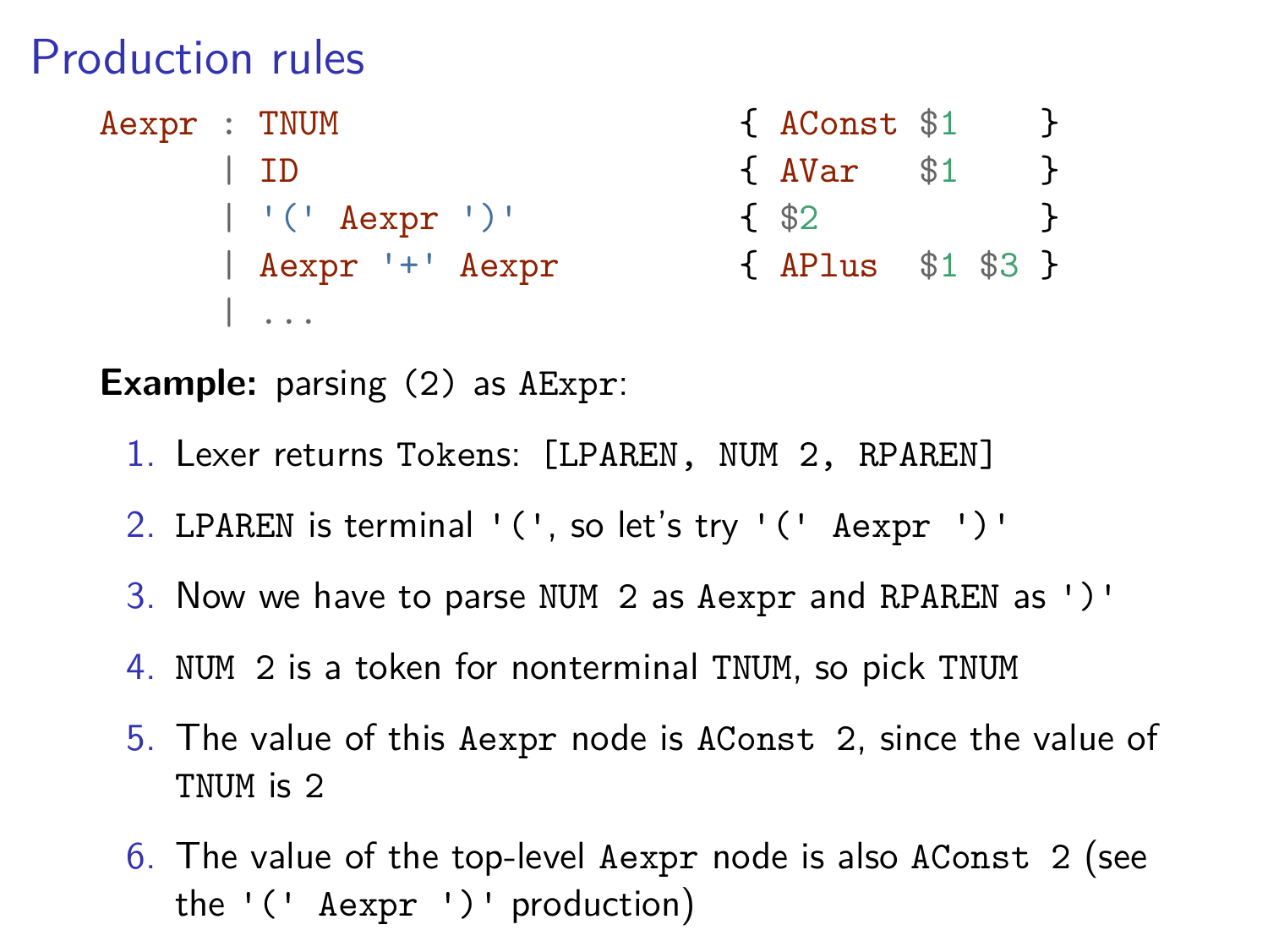# QUIZ

What is the value of the root AExpr node when parsing  $1 + 2 +$ 3?

|  |                                                                                                          |                 |                     | <sup>T</sup>                                                |
|--|----------------------------------------------------------------------------------------------------------|-----------------|---------------------|-------------------------------------------------------------|
|  |                                                                                                          |                 |                     | $\mathcal{F}$                                               |
|  |                                                                                                          |                 |                     | $\mathcal{F}$                                               |
|  |                                                                                                          |                 |                     |                                                             |
|  |                                                                                                          |                 |                     |                                                             |
|  |                                                                                                          |                 |                     |                                                             |
|  | Aexpr : TNUM<br>  ID<br>$ $ '(' Aexpr ')'<br>  Aexpr '*' Aexpr<br>  Aexpr '+' Aexpr<br>  Aexpr '-' Aexpr | { AVar<br>f \$2 | { AConst \$1<br>\$1 | { AMul \$1 \$3 }<br>{ APlus \$1 \$3 }<br>{ AMinus \$1 \$3 } |

**(A)** Cannot be parsed as AExpr

**(B)** 6

**(C)** APlus (APlus (AConst 1) (AConst 2)) (AConst 3)

**(D)** APlus (AConst 1) (APlus (AConst 2) (AConst 3))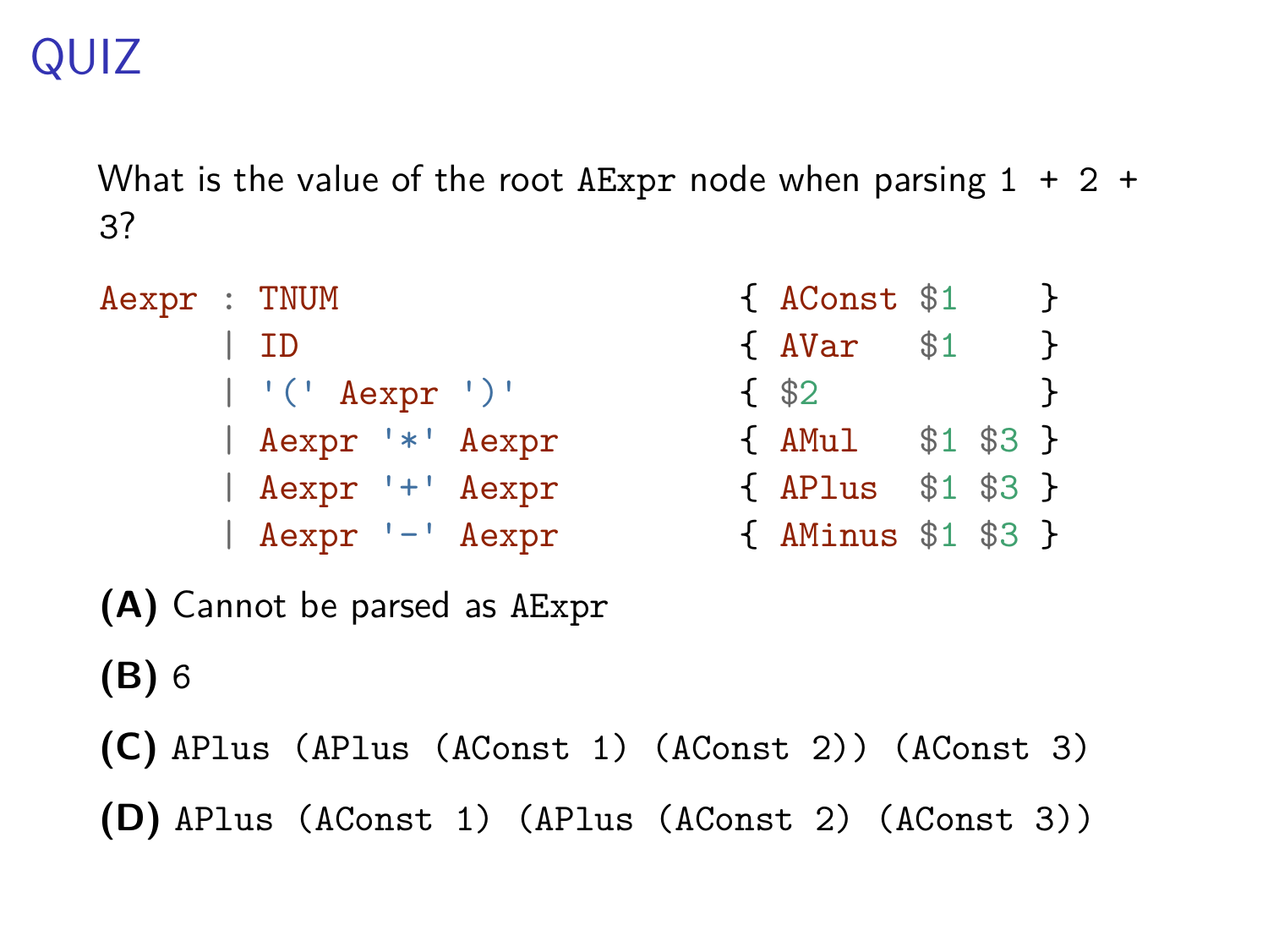First, we should tell the parser that the top-level non-terminal is AExpr:

 $\%$ name aexpr

From the production rules and this line, happy generates a function aexpr that tries to parse a sequence of tokens as AExpr

We package this function together with the lexer and the evaluator into a handy function

```
evalString :: Env -> String -> Int
```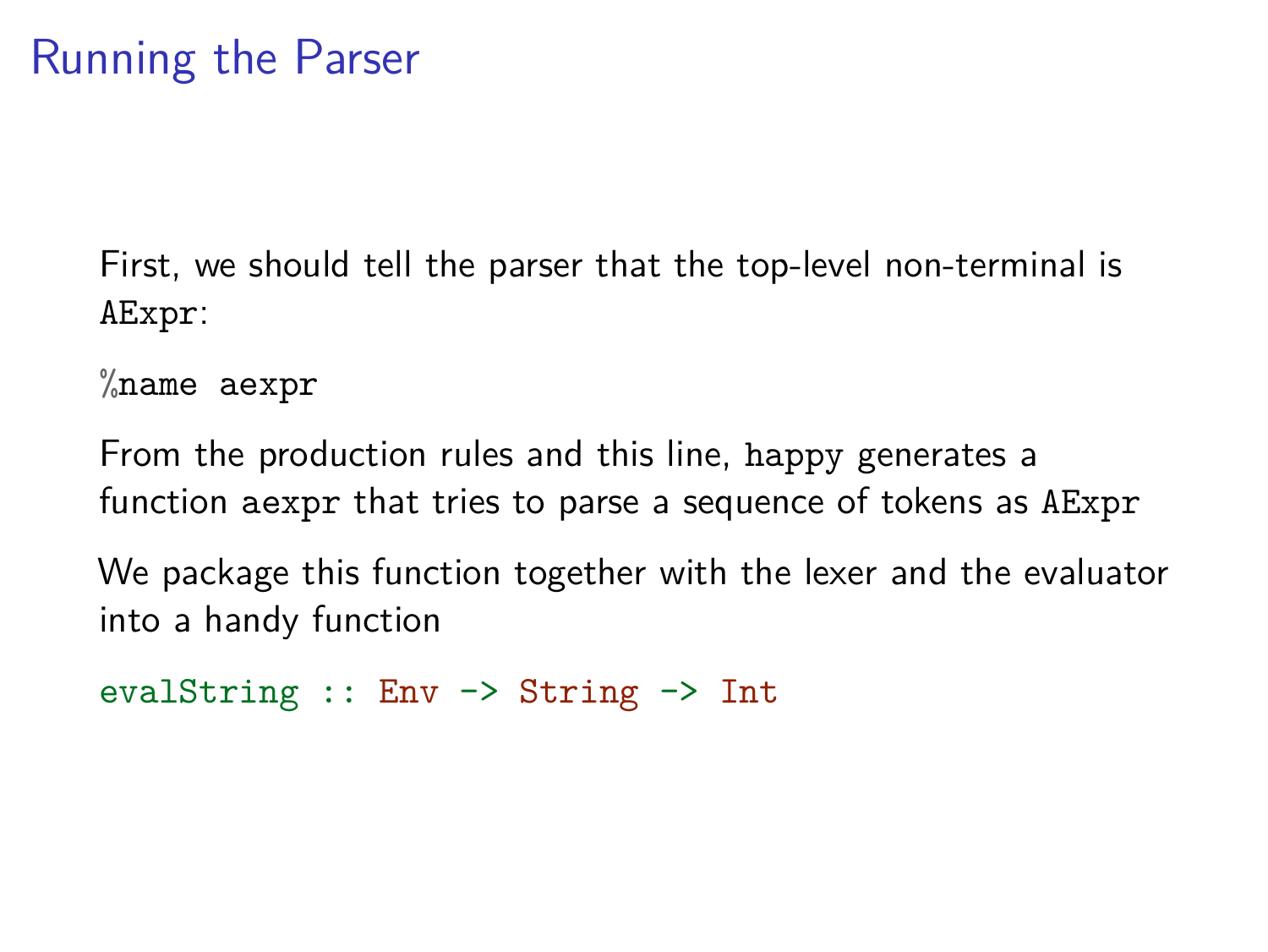# Running the parser

We can test the function like so:

```haskell > evalString [] "1 + 3 + 6" 10

```
> evalString [("x", 100), ("y", 20)] "x - y"
???
```
> evalString [] "2 \* 5 + 5" ???

> evalString [] "2 - 1 - 1" ???  $\sim$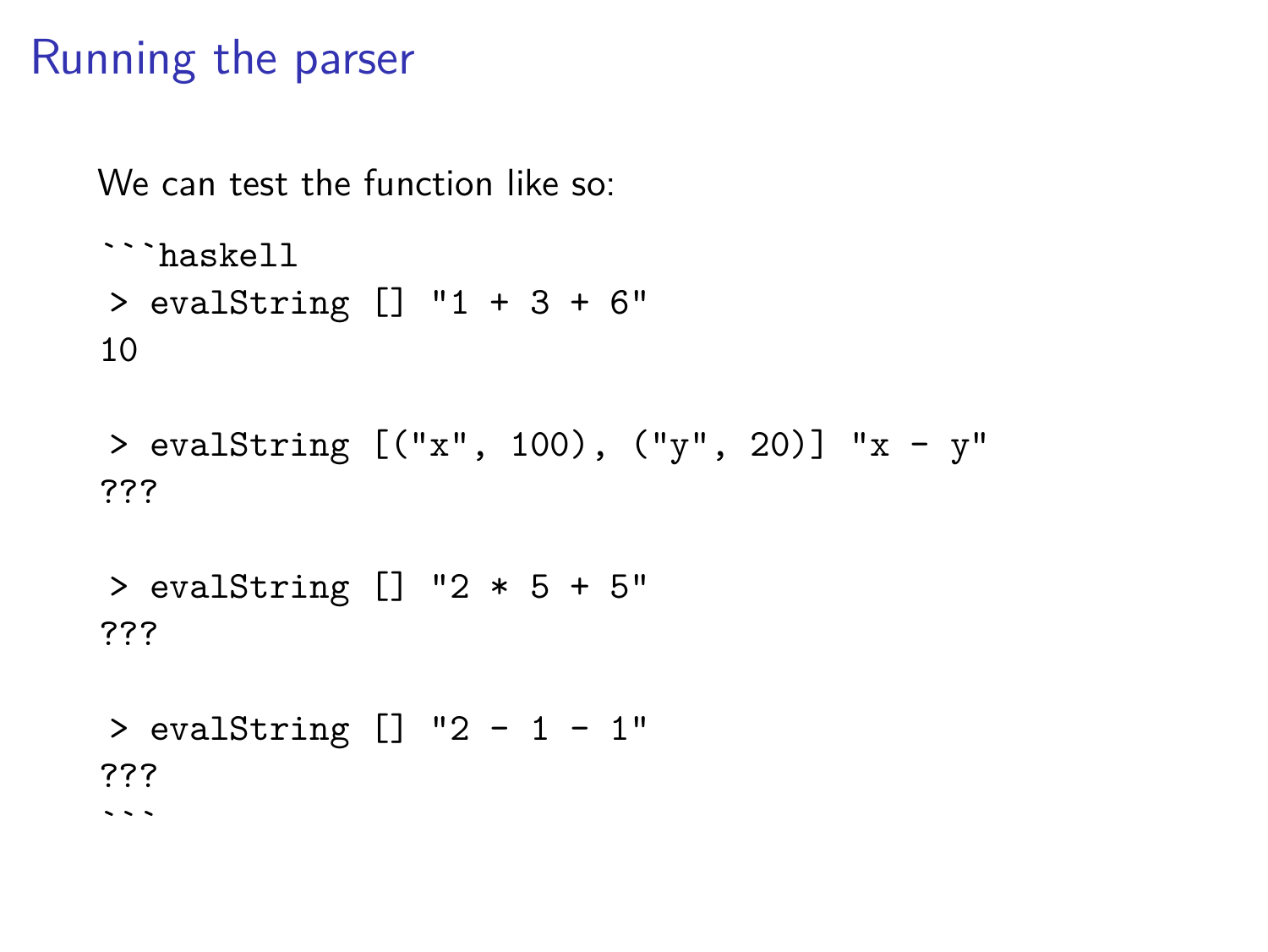# Precedence and associativity

```
> evalString [] "2 * 5 + 5"
20
```
The problem is that our grammar is **ambiguous**!

There are multiple ways of parsing the string  $2 * 5 + 5$ , namely

- ▶ APlus (AMul (AConst 2) (AConst 5)) (AConst 5) (good)
- ▶ AMul (AConst 2) (APlus (AConst 5) (AConst 5)) (bad!)

*Wanted:* tell happy that \* has higher **precedence** than +!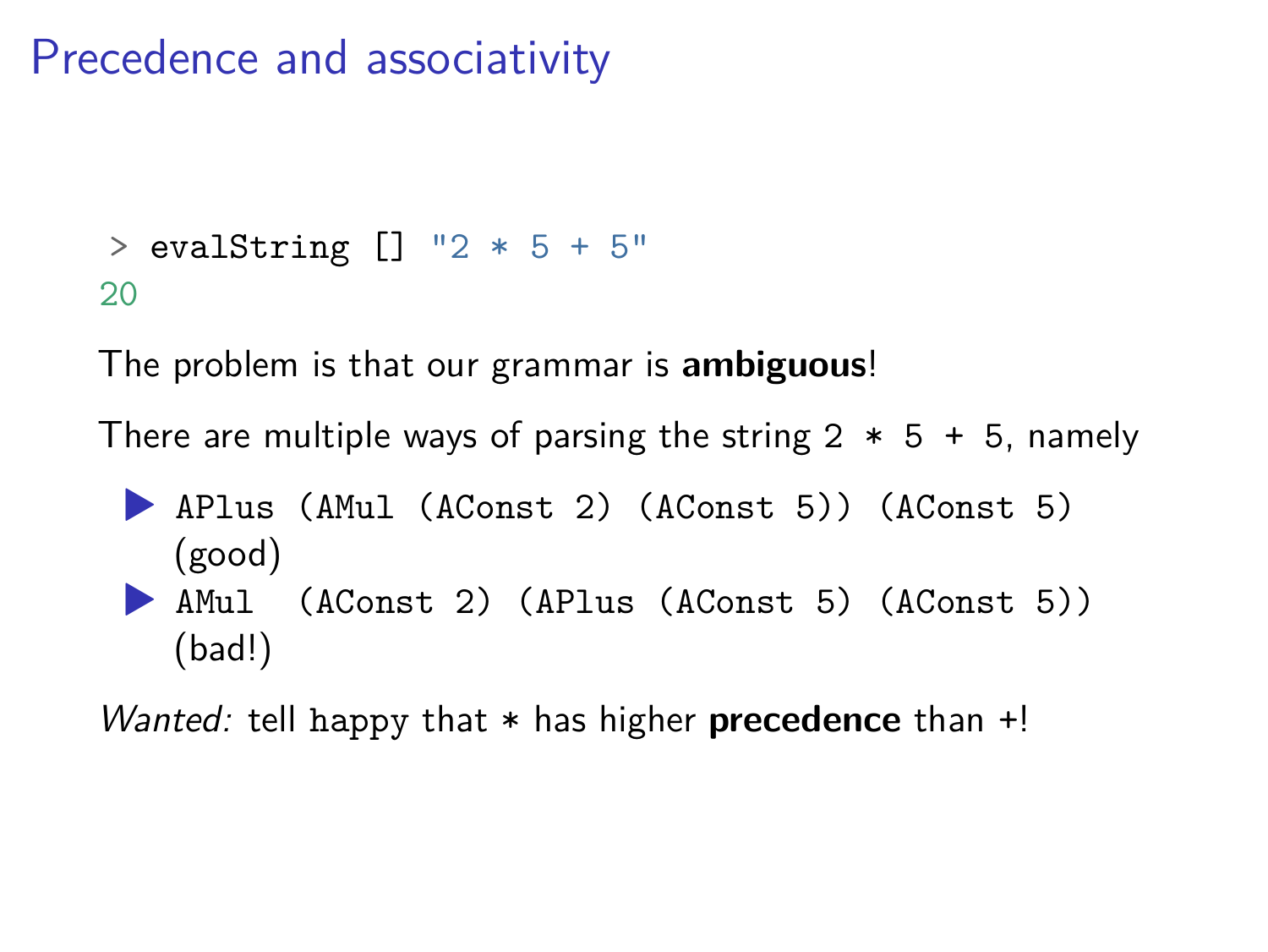# Precedence and associativity

```
> evalString [] "2 - 1 - 1"
2
```
There are multiple ways of parsing  $2 - 1 - 1$ , namely

- ▶ AMinus (AMinus (AConst 2) (AConst 1)) (AConst 1) (good)
- ▶ AMinus (AConst 2) (AMinus (AConst 1) (AConst 1)) (bad!)

*Wanted:* tell happy that - is **left-associative**!

How do we communicate precedence and associativity to happy?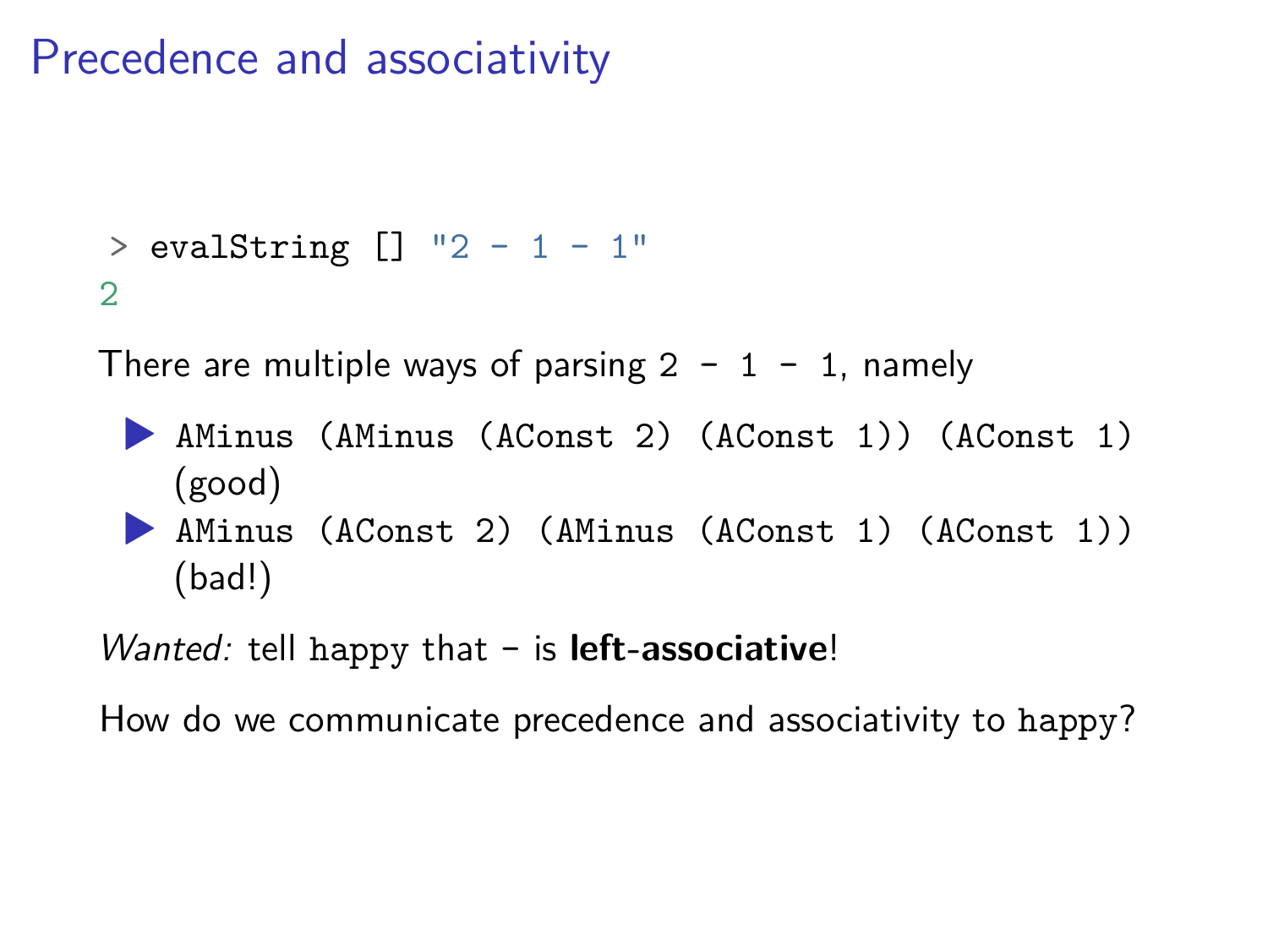

Intuition: AExpr2 "binds tighter" than AExpr, and AExpr3 is the tightest

Now I cannot parse the string  $2 * 5 + 5$  as

▶ AMul (AConst 2) (APlus (AConst 5) (AConst 5))